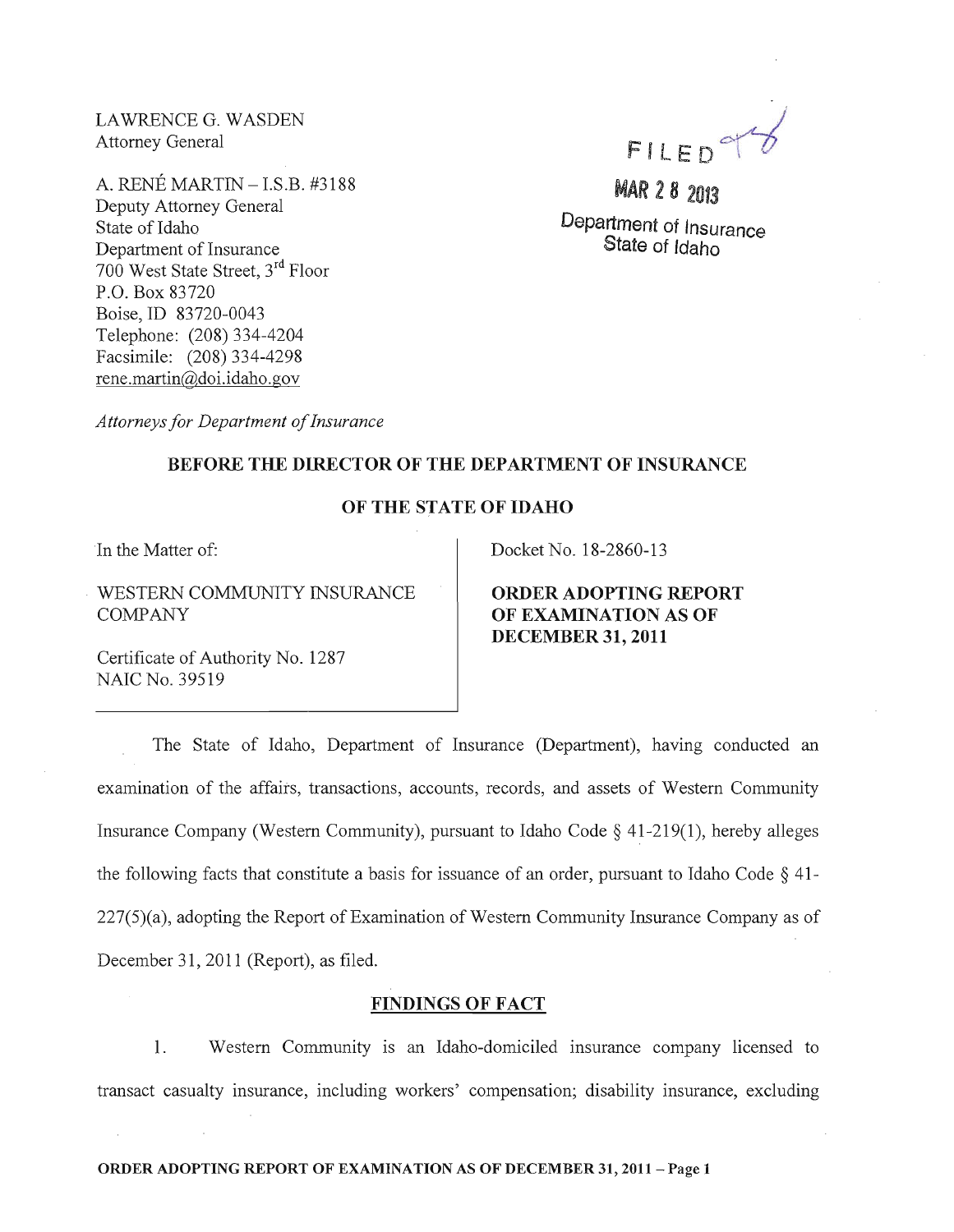managed care; marine and transportation insurance; property insurance; and surety insurance in Idaho under Certificate of Authority No. 1287.

2. The Department completed an examination of Western Community pursuant to Idaho Code § 41-219(1) on or about January 10,2013. The Department's findings are set forth in the Report.

3. Pursuant to Idaho Code  $\S$  41-227(4), a copy of the Report, verified under oath by the Department's examiner-in-charge, was filed with the Department on February 15,2013, and a copy of such verified Report was transmitted to Western Community on the same date. A copy of the verified Report is attached hereto as Exhibit "A."

4. On or about March 13,2013, the Department received a Waiver signed by Phillip R. Joslin, Executive Vice President and Chief Executive Officer of Western Community. By execution of such Waiver, a copy of which is attached hereto as Exhibit "B," Western Community consented to the immediate entry of a final order by the Director of the Department (Director) adopting the Report without any modifications; waived its right to make a written submission or rebuttal to the Report; and waived its right to request a hearing and to seek reconsideration or appeal from the Director's final order.

5. No written submissions or rebuttals with respect to any matters contained in the Report were received by the Department from Western Community.

#### CONCLUSIONS OF LAW

6. Idaho Code § 41-227(5)(a) provides that "[w]ithin thirty (30) days of the end of the period allowed for the receipt of written submissions or rebuttals, the director shall fully consider and review the report, together with any written submissions or rebuttals and relevant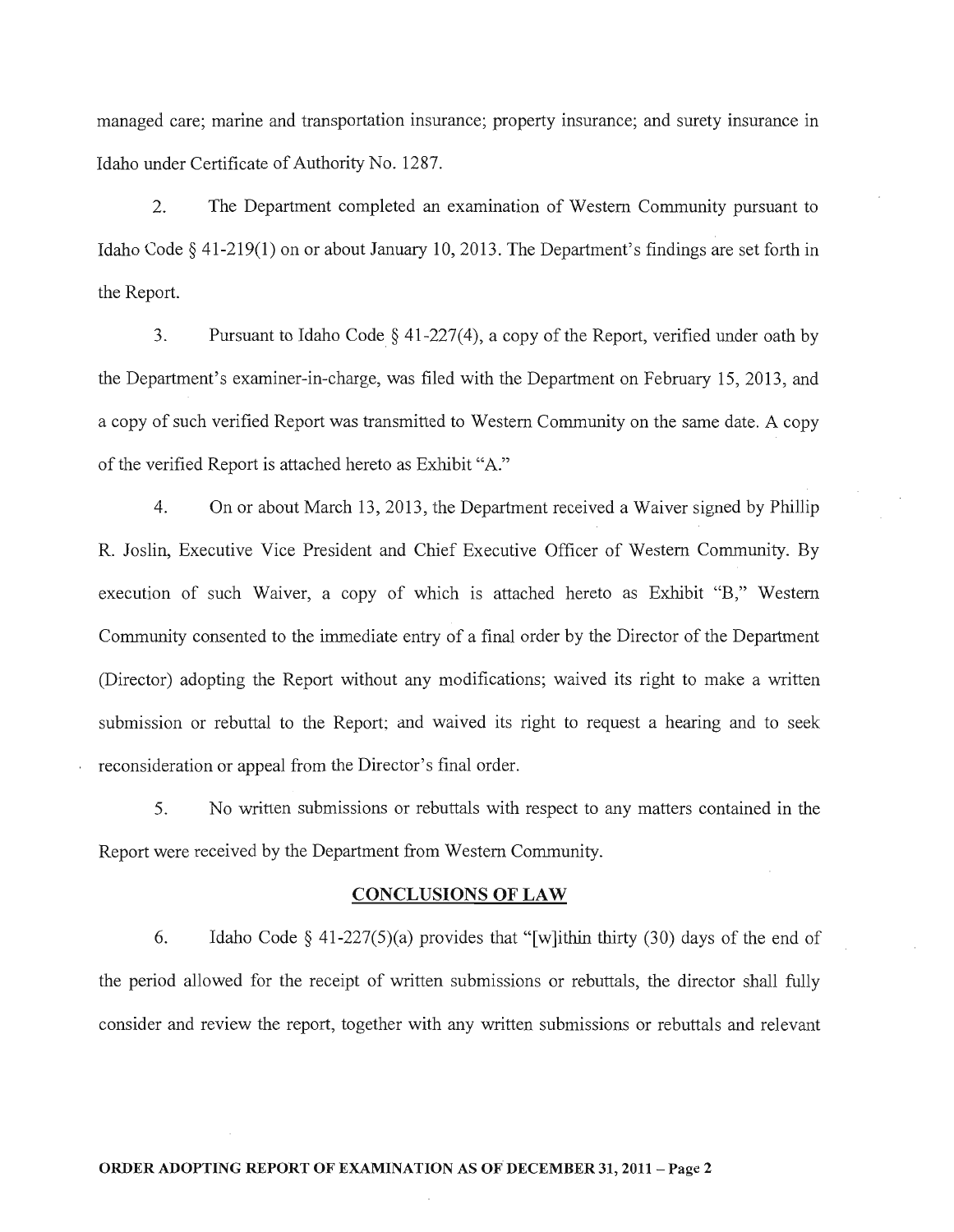portions of the examiner's work papers" and shall enter an order adopting the report of examination as filed or with modifications or corrections.

7. Having fully considered the Report, the Director concludes that Western Community meets the minimum capital and surplus requirements set forth in Idaho Code  $\S$  41-313(1).

#### ORDER

NOW, THEREFORE, based on the foregoing, IT IS HEREBY ORDERED that the Report of Examination of Western Community Insurance Company as of December 31, 2011, is hereby ADOPTED as filed, pursuant to Idaho Code  $\S$  41-227(5)(a).

IT IS FURTHER ORDERED, pursuant to Idaho Code  $\S$  41-227(8), that the adopted Report is a public record and shall be exempt from the exemptions from disclosure provided in chapter 3, title 9, Idaho Code.

IT IS FURTHER ORDERED, pursuant to Idaho Code  $\S$  41-227(6)(a), that, within thirty (30) days of the issuance of the adopted Report, Western Community shall file with the Department's Deputy Chief Examiner affidavits executed by each of its directors stating under oath that they have received a copy of the adopted Report and related orders.

IT IS SO ORDERED. DATED this  $\frac{76}{4}$  day of March, 2013.

> STATE OF IDAHO DEPARTMENT OF INSUE

Mam fear

WILLIAM W. D Director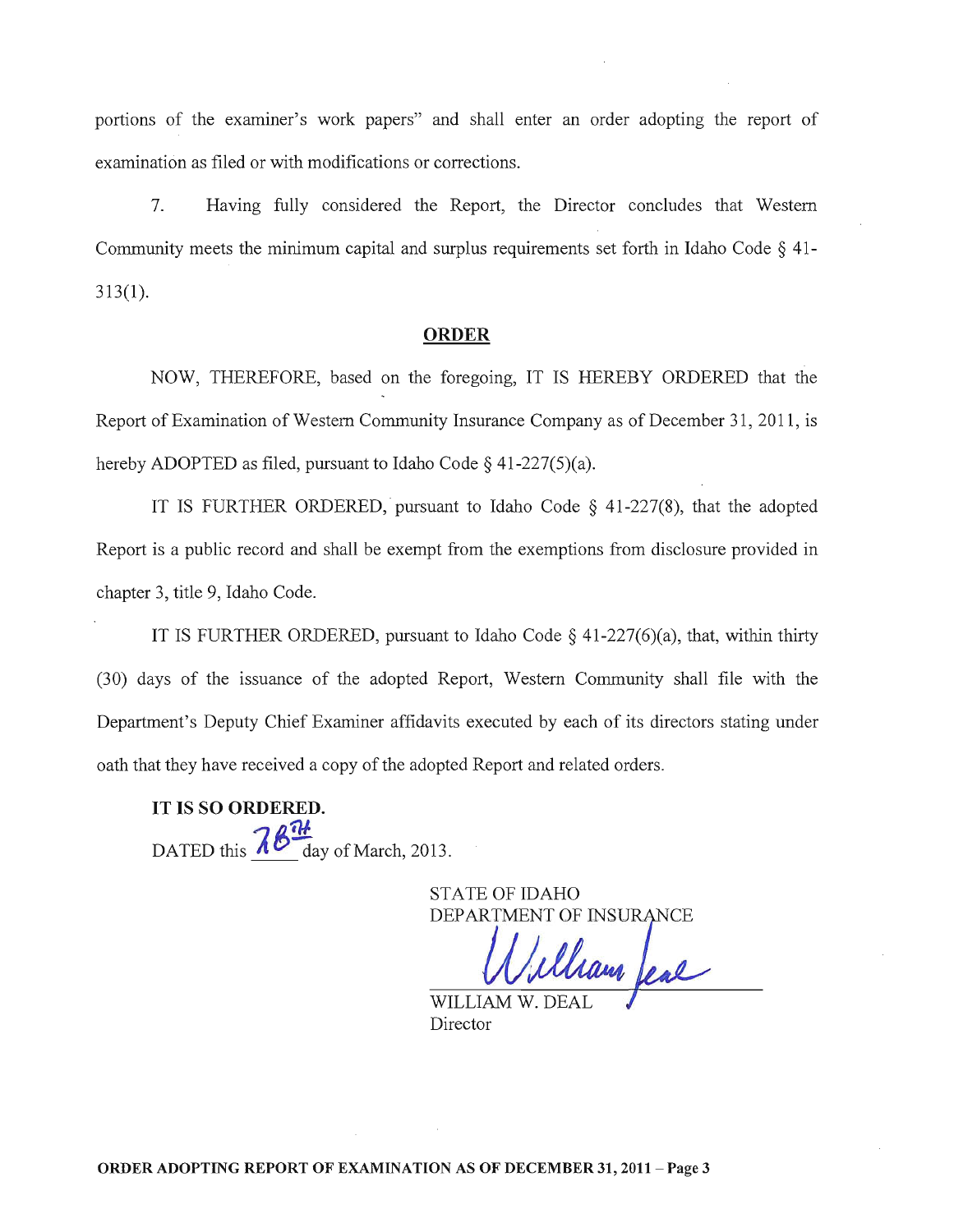#### CERTIFICATE OF SERVICE

I HEREBY CERTIFY that, on this  $45t\overline{\lambda}$  day of March, 2013, I caused a true and correct copy of the foregoing ORDER ADOPTING REPORT OF EXAMINATION AS OF DECEMBER 31,2011 to be served upon the following by the designated means:

Western Community Insurance Company Attn: Phillip R. Joslin, Executive Vice President & CEO 275 Terra Vista Drive Pocatello, ID 83201 pjoslin@idtbins.com

Western Community Insurance Company Attn: Paul Brent Roberts, Treasurer 275 Terra Vista Drive . Pocatello, ID 83201 proberts@idtbins.com

Georgia Siehl, CPA, CFE Bureau Chief / Chief Examiner Idaho Department of Insurance 700 W. State Street, 3rd Floor Boise,ID 83720-0043 georgia. siehl@,doi.idaho.gov

first class mail  $\boxtimes$  certified mail hand delivery email

| $\Box$ first class mail |
|-------------------------|
| certified mail          |
| hand delivery           |
| $ X $ email             |

| I first class mail |
|--------------------|
| certified mail     |
| hand delivery      |
| email              |

 $J_{\alpha\beta\gamma\delta}$  ,  $J_{\alpha\gamma\delta}$  $er_{\mathcal{L}}$ 

Teresa Jones Assistant to the Director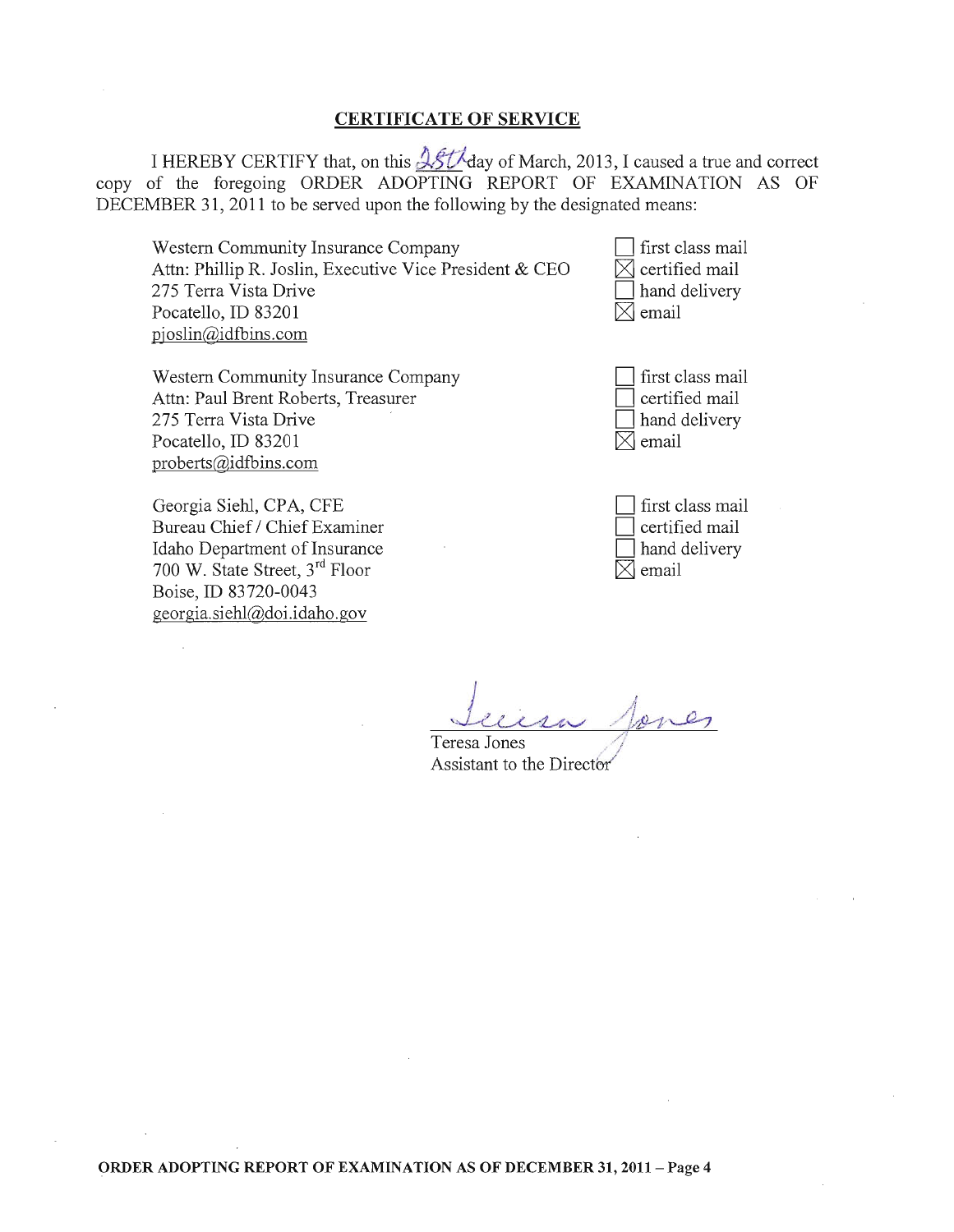# DEPARTMENT OF INSURANCE

# STATE OF IDAHO



## REPORT OF EXAMINATION

of the

## WESTERN COMMUNITY INSURANCE COMPANY

(NAIC Company Code 39519)

as of

December 31, **2011** 

**EXHIBIT**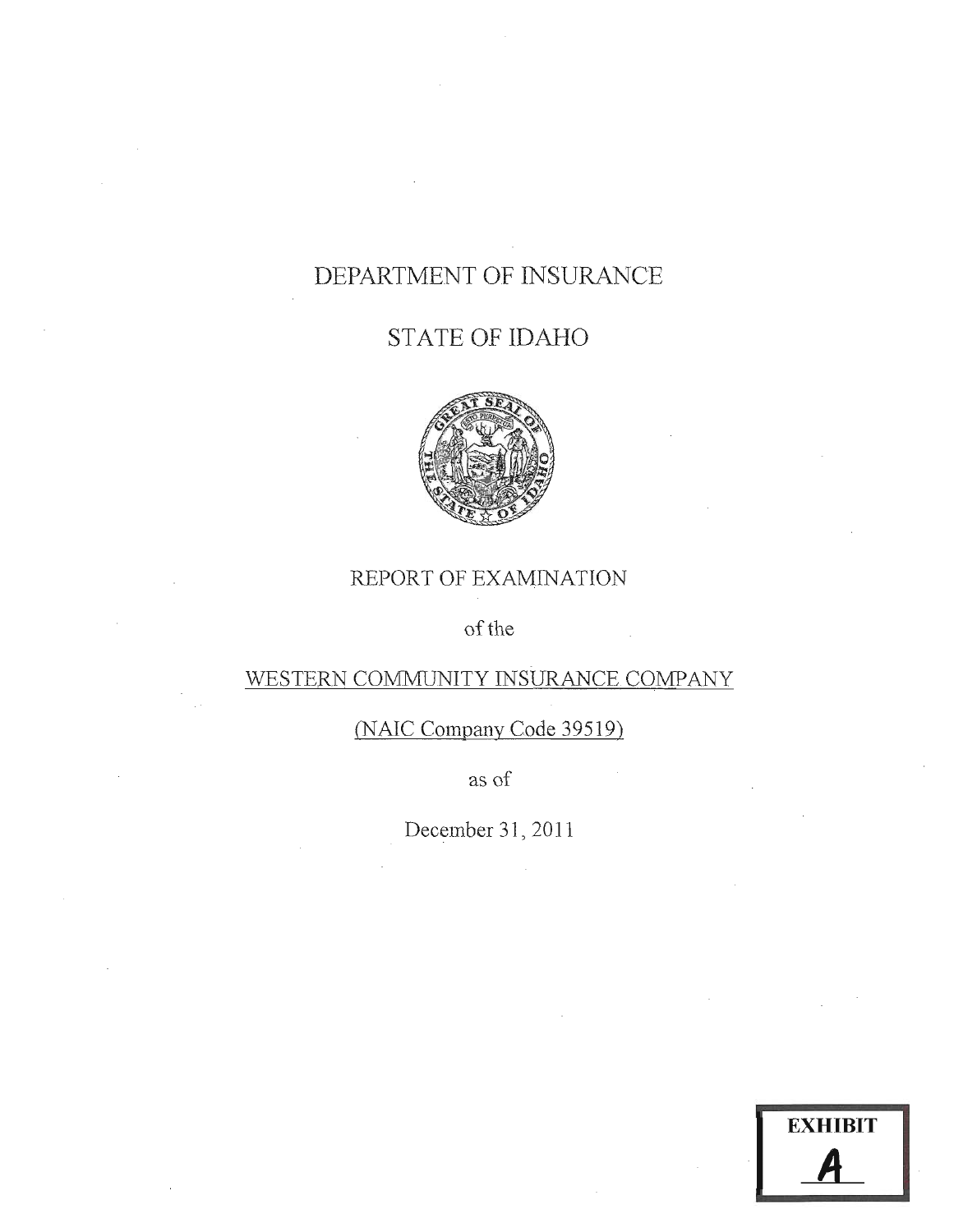## TABLE OF CONTENTS

| 1<br>2<br>$\overline{2}$<br>3<br>3<br>3<br>$\overline{4}$<br>4<br>5<br>6<br>6<br>$\overline{6}$<br>7<br>8<br>8<br>9<br>9<br>9<br>10<br>11<br>$12 \,$<br>13<br>13<br>14<br>14<br>16<br>$-17$<br>17<br>17<br>18<br>18<br>19<br>20<br>21<br>22<br>22<br>Reconciliation of Capital and Surplus, December 31, 2007 to December 31, 2011<br>23<br>24<br>25<br>25<br>25<br>25 | Page |
|------------------------------------------------------------------------------------------------------------------------------------------------------------------------------------------------------------------------------------------------------------------------------------------------------------------------------------------------------------------------|------|
|                                                                                                                                                                                                                                                                                                                                                                        |      |
|                                                                                                                                                                                                                                                                                                                                                                        |      |
|                                                                                                                                                                                                                                                                                                                                                                        |      |
|                                                                                                                                                                                                                                                                                                                                                                        |      |
|                                                                                                                                                                                                                                                                                                                                                                        |      |
|                                                                                                                                                                                                                                                                                                                                                                        |      |
|                                                                                                                                                                                                                                                                                                                                                                        |      |
|                                                                                                                                                                                                                                                                                                                                                                        |      |
|                                                                                                                                                                                                                                                                                                                                                                        |      |
|                                                                                                                                                                                                                                                                                                                                                                        |      |
|                                                                                                                                                                                                                                                                                                                                                                        |      |
|                                                                                                                                                                                                                                                                                                                                                                        |      |
|                                                                                                                                                                                                                                                                                                                                                                        |      |
|                                                                                                                                                                                                                                                                                                                                                                        |      |
|                                                                                                                                                                                                                                                                                                                                                                        |      |
|                                                                                                                                                                                                                                                                                                                                                                        |      |
|                                                                                                                                                                                                                                                                                                                                                                        |      |
|                                                                                                                                                                                                                                                                                                                                                                        |      |
|                                                                                                                                                                                                                                                                                                                                                                        |      |
|                                                                                                                                                                                                                                                                                                                                                                        |      |
|                                                                                                                                                                                                                                                                                                                                                                        |      |
|                                                                                                                                                                                                                                                                                                                                                                        |      |
|                                                                                                                                                                                                                                                                                                                                                                        |      |
|                                                                                                                                                                                                                                                                                                                                                                        |      |
|                                                                                                                                                                                                                                                                                                                                                                        |      |
|                                                                                                                                                                                                                                                                                                                                                                        |      |
|                                                                                                                                                                                                                                                                                                                                                                        |      |
|                                                                                                                                                                                                                                                                                                                                                                        |      |
|                                                                                                                                                                                                                                                                                                                                                                        |      |
|                                                                                                                                                                                                                                                                                                                                                                        |      |
|                                                                                                                                                                                                                                                                                                                                                                        |      |
|                                                                                                                                                                                                                                                                                                                                                                        |      |
|                                                                                                                                                                                                                                                                                                                                                                        |      |
|                                                                                                                                                                                                                                                                                                                                                                        |      |
|                                                                                                                                                                                                                                                                                                                                                                        |      |
|                                                                                                                                                                                                                                                                                                                                                                        |      |
|                                                                                                                                                                                                                                                                                                                                                                        |      |
|                                                                                                                                                                                                                                                                                                                                                                        |      |
|                                                                                                                                                                                                                                                                                                                                                                        |      |
|                                                                                                                                                                                                                                                                                                                                                                        |      |
|                                                                                                                                                                                                                                                                                                                                                                        |      |
|                                                                                                                                                                                                                                                                                                                                                                        |      |
|                                                                                                                                                                                                                                                                                                                                                                        | 26   |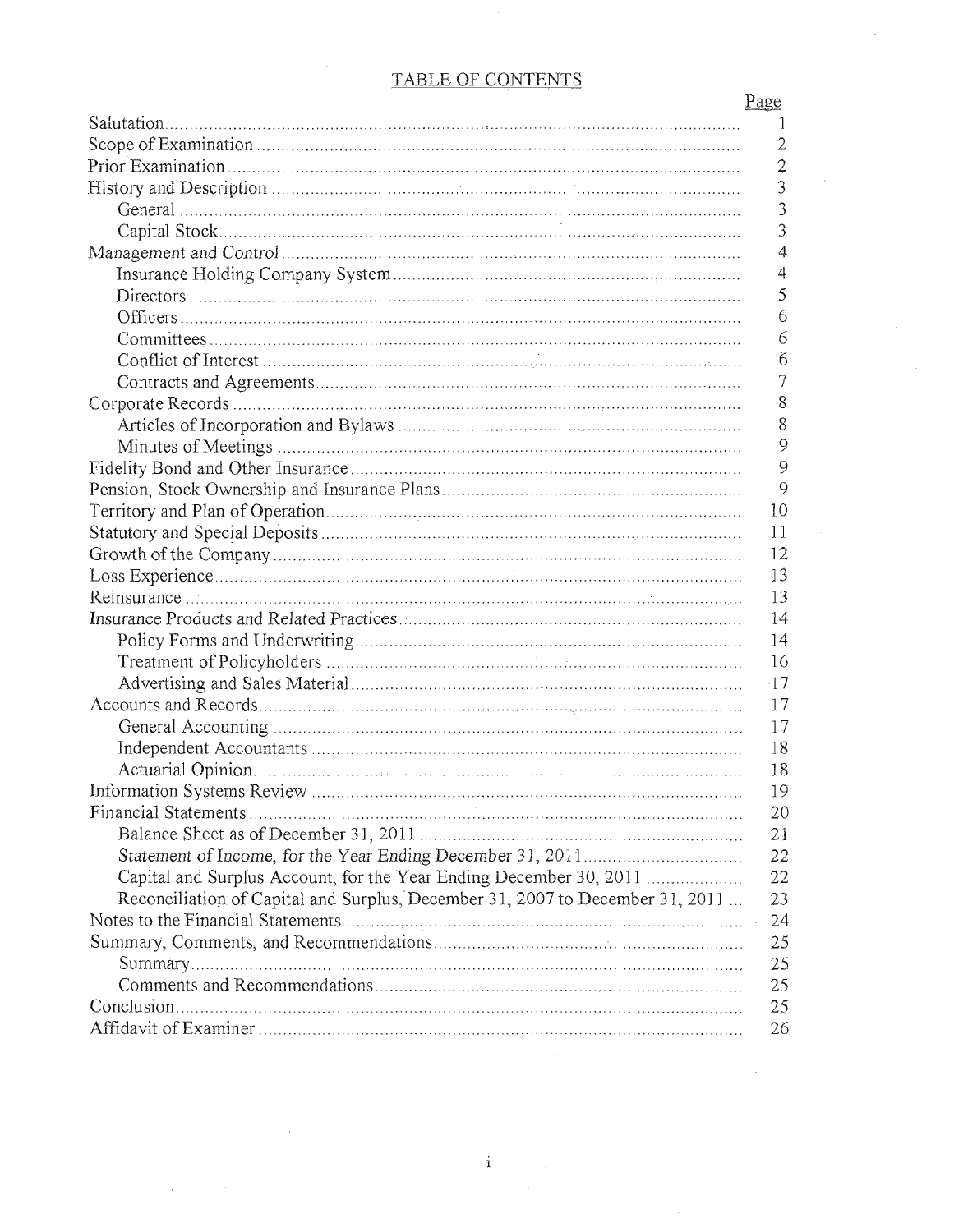## *State of Idaho*

C. L. "BUTCH" OTTER Governor

DEPARTMENT OF INSURANCE 700 West State Street, 3rd Floor P.O. Box 83720 Boise, Idaho 83720-0043 Phone (208)334-4250  $FAX \neq (208)334-4398$ 

WILLIAM W. DEAL Director

Pocatello, Idaho February 15, 2013

The Honorable William W. Deal Director of Insurance State of Idaho 700 West State Street Boise, Idaho 83720

Joseph Torti III Deputy Director and Superintendent of Insurance and Banking Chair - *NA1C* Financial Condition Committee Division of Insurance Department of Business *Regulation*  State of Rhode Island 1511 Pontiac Avenue, Building #69-2 Cranston, Rhode Island 02920

Dear Director & Deputy Director:

Pursuant to your instructions, in compliance with Section 41-219(1), Idaho Code, and in accordance with the practices and procedures promulgated by the National Association of Insurance Commissioners (NAIC), we have conducted an examination as of December 31, 2011, of the financial condition and corporate affairs of:

> Western Community Insurance Company 275 Tierra Vista Drive Pocatello, Idaho 83201

hereinafter referred to as the "Company," at its offices in Pocatello, Idaho. The following Report of Examination is respectfully submitted.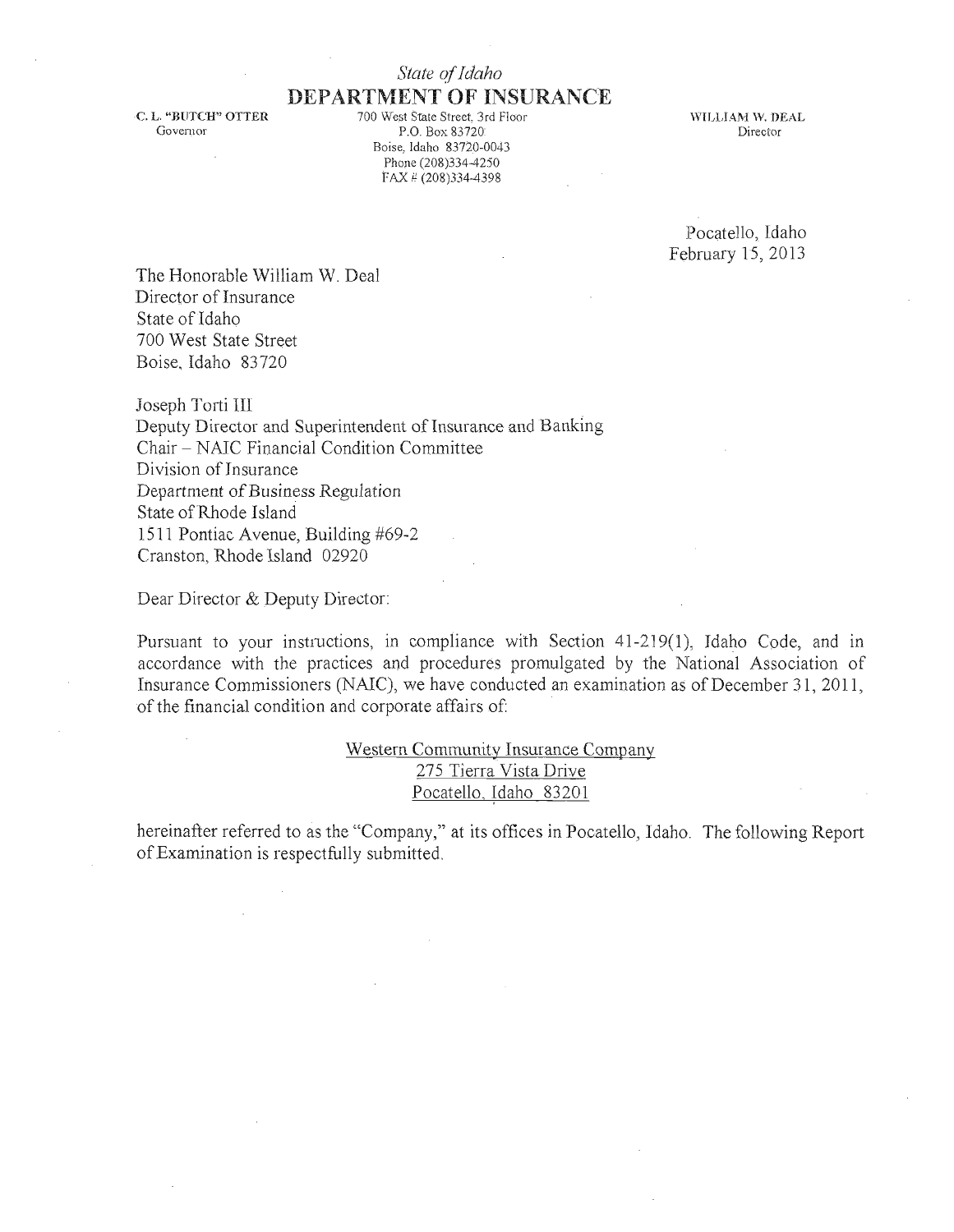#### SCOPE OF EXAMINATION

This examination covered the period January 1, 2008, through December 31, 2011. The examination was conducted at the Pocatello, Idaho office of the Company by examiners from the State of Idaho. The examination was conducted in accordance with Section 41-219(1), Idaho Code, the National Association of Insurance Commissioners (NAIC) *Hnancial Condition Examiners Handbook,* the NAIC *Accounting Practices and Procedures Manual,* and the NATC *Market Regulation Handbook.* 

All accounts and activities of the Company were considered in accordance with the NAIC's riskfocused examination process. The NAIC *Financial Condition Examiners Handbook* requires that we plan and perform the examination to evaluate the financial condition and identify prospective risks of the Company by obtaining information about the Company including corporate governance, identifying and assessing inherent risks within the Company and evaluating system controls and procedures used to mitigate those risks. An examination also includes assessing the principles used and significant estimates made by management, as well as evaluating the overall financial statement presentation, management's compliance with Statutory Accounting Principles and NAIC *Annual Statement Instructions* as governed and prescribed by Idaho law.

A Letter of Representation was signed by the Company attesting to its ownership of all assets and to the nonexistence of unrecorded liabilities or contingent liabilities.

The actuarial review of reserves, related liabilities, and other actuarial items was performed by Taylor-Walker & Associates, Inc., consulting actuaries, for the Idaho Department of Insurance. A risk assessment review of the Company's information technology systems and controls was performed by Jennan Enterprises, LLC. There was some reliance placed on the 2011 Certified Public Accountants' statutory audit report and wofkpapers during the examination of the Company.

In addition to the Report of Examination, a Management Letter was issued to the Company by the Department which covered items that were not included in the Report, due to the materiality threshold, items that were related to proprietary/operational issues, as well as minor accounting and/or annual statement reporting corrections.

#### PRIOR EXAMINATION

The prior financial examination was conducted by the Idaho Department of Insurance covering the period January 1, 2003 through December 31, 2007.

A review was made to ascertain what action was taken by the Company with regard to comments and recommendations made by the Department in the prior examination report. Unless otherwise mentioned in the *Comments and Recommendations* section of this report, the prior report exceptions were adequately addressed by the Company.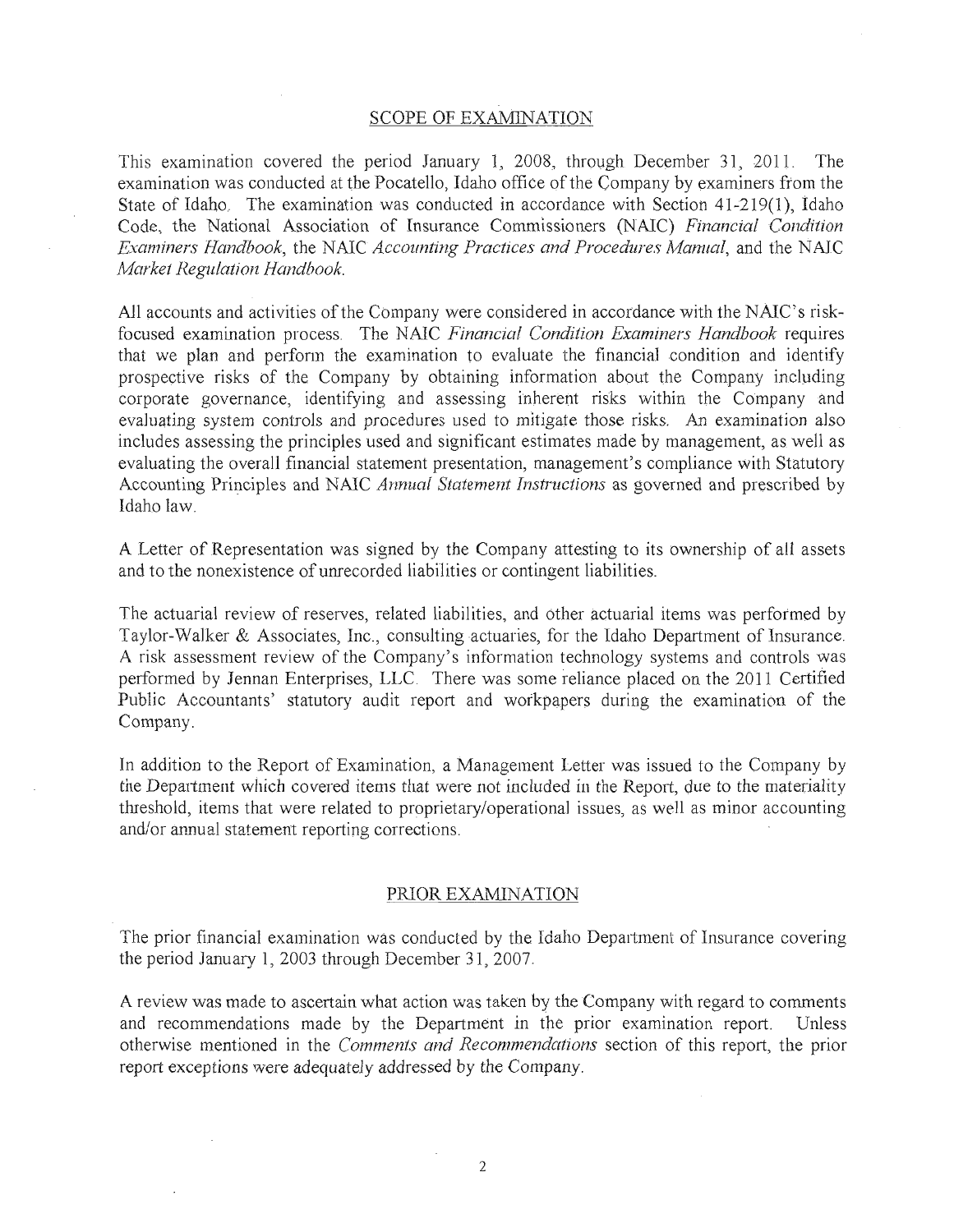#### HISTORY AND DESCRIPTION

#### General

The Company was incorporated as a domestic stock insurance company on April 4, 1980 under the name of Western Community Insurance Company. The Company commenced operations on August 18, 1980 offering commercial multiple peril, inland marine, workers' compensation, other liability-occurrence, private passenger auto liability, and burglary and theft coverages in the State of Idaho

On March 11, 1999, the Company was issued a Certificate of Authority to write business in the State of Oregon. The Company was authorized to write property, casualty (excluding Workers' Compensation), surety, and marine and transportation coverages. The Company did not write any business in Oregon during the examination period.

A Certjficate of Authority was issued to the Company on July 8, 1999 to write business in the State of Washington. The Company was authorized to write property, vehicle, general casualty, surety; and marine and transportation coverages. A small amount of commercial multi peril, commercial auto, and other liability-occurrence business was written in Washington during the examination period.

The Company ceased writing and renewing all workers' compensation policies that were in force on May 1, 2003. This action was approved by the Company's Board of Directors at their February 12, 2003 meeting.

Effective January 1, 2011, the Company discontinued its non-standard personal auto program. This action was approved by the Board of Directors on November 9,2010.

#### Capital Stock

The Company has 1,000,000 authorized shares of \$20 par value common stock, of which 167,487 of the authorized shares were issued and outstanding as of December 31,2011. Total capital paid in at year-end 2011 was \$3,349,740. Of the 16?,487 shares outstanding, Farm Bureau Finance Company held 161,970 shares or 96.71 percent of the outstanding shares.

The capital stock register was reviewed and reconciled with the respective capital accounts, and a chronological listing of shares issued and redeemed, during the examination period, was made. The Company's capitai stock certificate book included stubs for outstanding issues, cancelled certificates, which had been redeemed, and affidavits for lost certificates.

The activity in the capital structure during the period covered by this examination was as follows: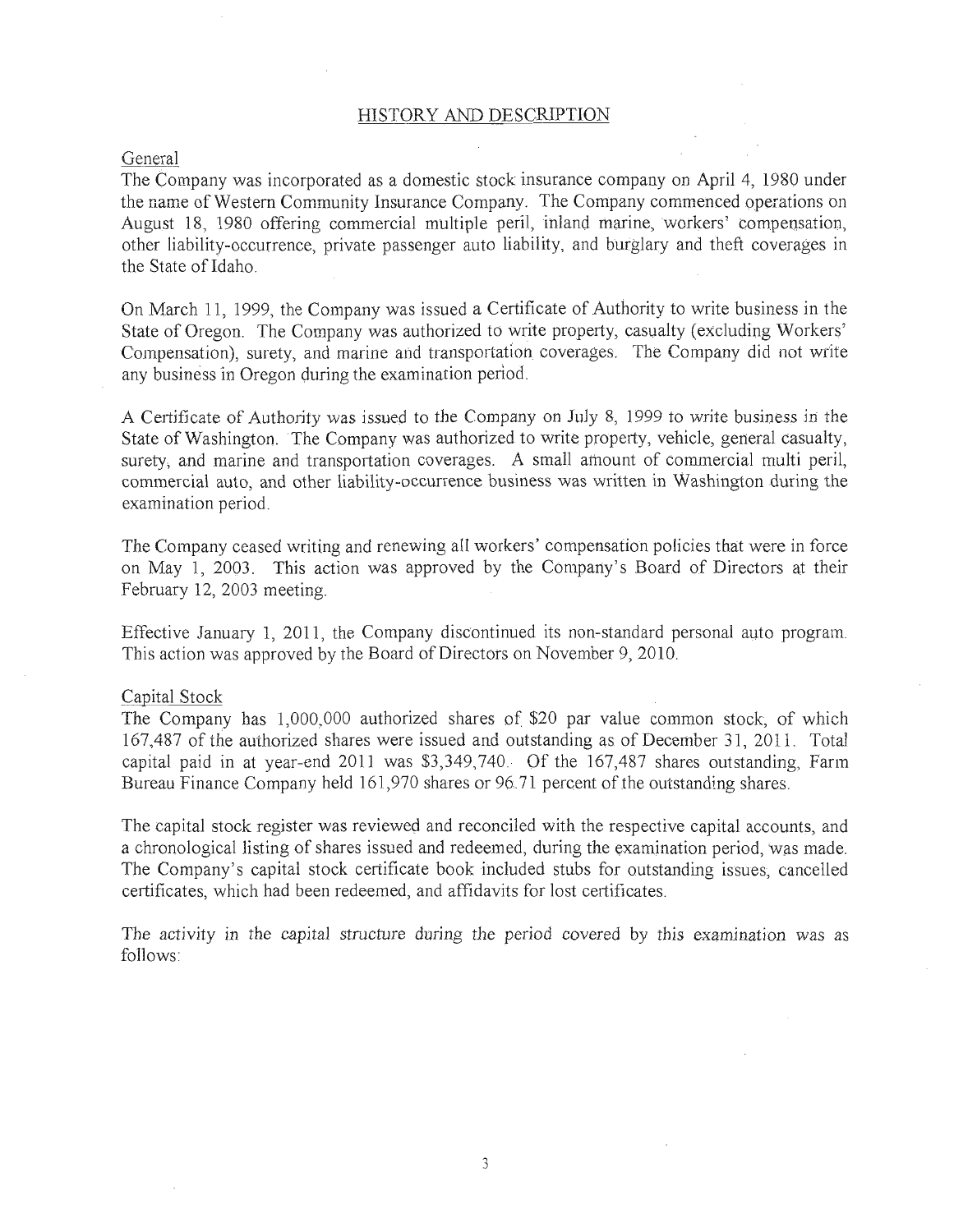| Date       | Description                                             | Number<br>οf<br><b>Shares</b> | Common<br>Capital<br>Stock | Paid in $\&$<br>Contributed<br>Surplus | Capital<br>Total<br>and Paid in $&$<br>Contributed<br><b>Surplus</b> |
|------------|---------------------------------------------------------|-------------------------------|----------------------------|----------------------------------------|----------------------------------------------------------------------|
| 12/31/2007 | Balances, December 31, 2007<br>Change during the period | 167,091<br>396                | \$3,341,820<br>7,920       | \$272,600<br>49,070                    | \$3,614,420<br>56,990                                                |
| 12/31/2011 | Balances, December 31, 2011                             | 167.487                       | \$3,349,740                | \$321,670                              | \$3,671,410                                                          |

## MANAGEMENT AND CONTROL

## Insurance Holding Company SYstem

The Company was a member of an insurance holding company system, as defined in Section 41- 380], Idaho Code. Indirect parent, Farm Bureau Mutual Insurance Company of Idaho, was the designated "Ultimate Controlling Person" in the system. An organizational chart of the holding company system is as follows:

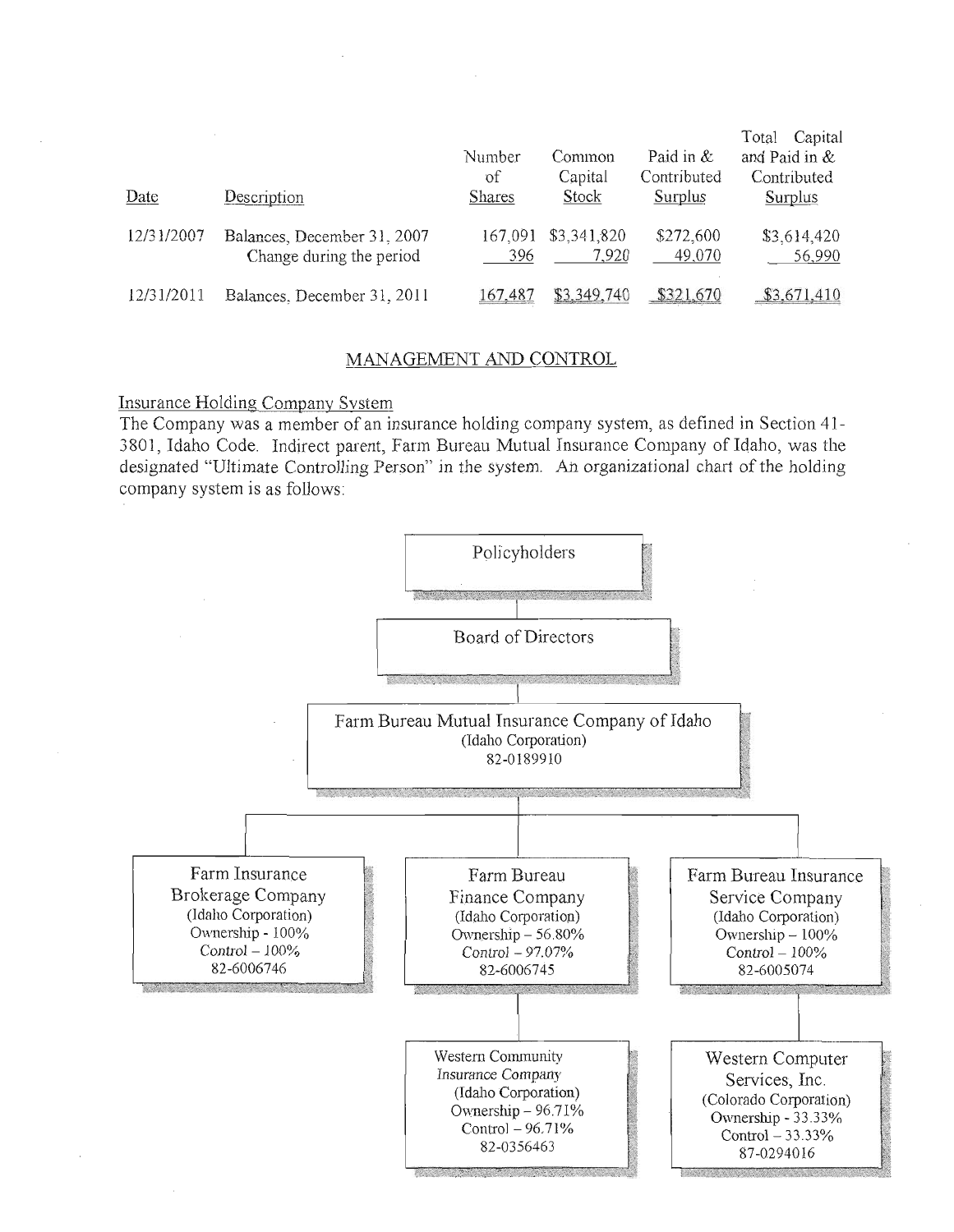Changes noted since the prior examination as of December 31, 2007, Were the change in the percentage of ownership of Farm Bureau Finance Company from 53.08 percent to 56.80 percent; Farm Bureau Insurance Service Company from 98.16 percent to 100 percent; and Western Community Insurance Company from 96.94 percent to 96.71 percent.

## **Directors**

The following individuals were serving as members of the Company's Board of Directors as of December 31,2011:

Directors:

| Name and Location                            | Position                                              |
|----------------------------------------------|-------------------------------------------------------|
| Brandon Scott Bird<br>Pocatello, Idaho       | Farmer                                                |
| Robert Harold Callihan<br>Potlatch, Idaho    | Farmer and Retired Professor of Agronomy              |
| Christopher Ralph Dalley<br>Blackfoot, Idaho | Rancher                                               |
| Danny Gene Ferguson<br>Rigby, Idaho          | Farmer/Rancher                                        |
| Marjorie Ann French<br>Princeton, Idaho      | Farmer/Rancher                                        |
| Michael Del Garner<br>Delco, Idaho           | Production AG                                         |
| Louis Dean Kins<br>Kootenai, Idaho           | Carpenter                                             |
| Curtis Eric Krantz<br>Caldwell, Idaho        | Farmer/Rancher                                        |
| Gerald Lyle Marchant<br>Oakley, Idaho        | Farmer/Rancher                                        |
| Michael William McEvov<br>Middleton, Idaho   | Farmer                                                |
| Ricky William Pearson<br>Buhl, Idaho         | Farmer                                                |
| Frank Steven Priestley<br>Franklin, Idaho    | President and Chairman of the Board<br>Farmer/Rancher |
|                                              |                                                       |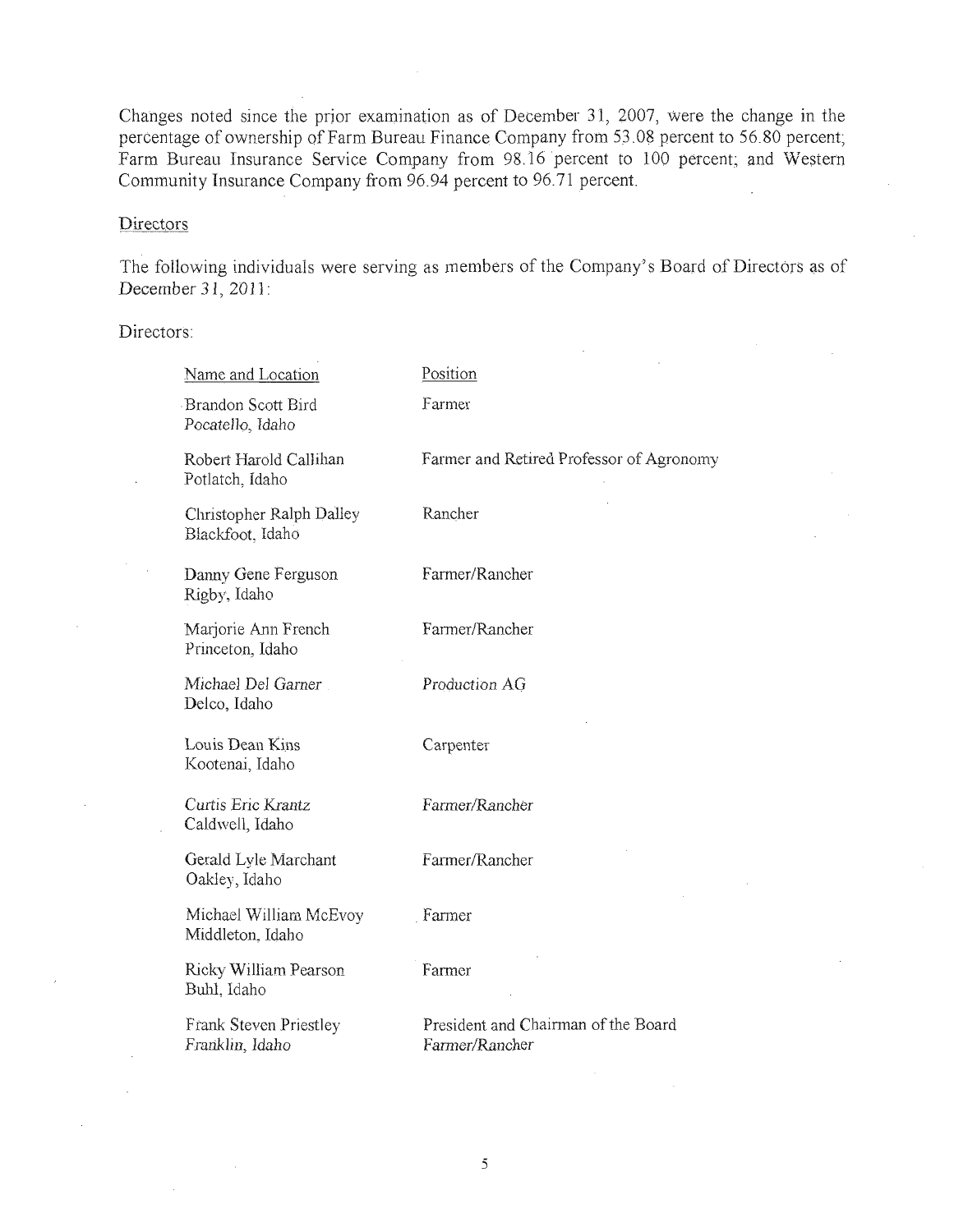Dean Edwin Schwendiman Newdale, Idaho

Farmer/Rancher

Bryan Lloyd Searle Shelley, Idaho

Farmer/Rancher

Mark Dennis Trupp Driggs, Idaho

First Vice President Farmer/Rancher

## Officers:

The following individuals were serving as officers of the Company as of December 3], 2011:

Name

Position

| Frank Steven Priestley         | President & Chairman of the Board of Directors         |
|--------------------------------|--------------------------------------------------------|
| Mark Dennis Trupp              | <b>First Vice President</b>                            |
| Phillip Ray Joslin             | Executive Vice President and Chief Executive Officer   |
| Rick Dwain Keller              | Secretary                                              |
| Loyal Lex Heyer                | Vice President of Sales & Assistant Secretary          |
| Gordon Lynn Crystal            | Vice President of Claims & Assistant Secretary         |
| Richard D. Peterson            | Vice President of Legal Affairs & Assistant Secretary  |
| <b>Timothy Summers Stronks</b> | Vice President of Personal Lines & Assistant Secretary |
| Ellen Van Hees                 | Director of Commercial Lines & Assistant Secretary     |
| Paul Brent Roberts             | Treasurer                                              |
| Daniel LeRoy Hoffa             | Vice President of Operations & Assistant Treasurer     |

Subsequent to the examination date, Ellen Van Hees was appointed as Vice President of Commercial Lines and Assistant Secretary effective February 2, 2012. Daniel LeRoy Hoffa retired effective December 31, 2011. David Acevedo was appointed Vice President of Operations and Assistant Treasurer effective February 2, 2012 to fill the position vacated by Mr. Hoffa.

#### **Committees**

On Apri19, 2003, the Board of Directors approved the appointment of an Audit Committee. The 201] Audit Committee consisted of the following members:

| Frank Steven Priestley, Chairman | Robert Harold Callihan |
|----------------------------------|------------------------|
| Mark Dennis Trupp, Vice-Chairman | Danny Gene Ferguson    |
| Brandon Scott Bird               | Michael Del Garner     |

#### Conflict of Interest

The Company adopted a conflict of interest policy, which required the directors, officers, and office management personnel to disclose annually, on a prescribed written form, any affiliation with or material interest in any operation or activity which conflicts or may potentially conflict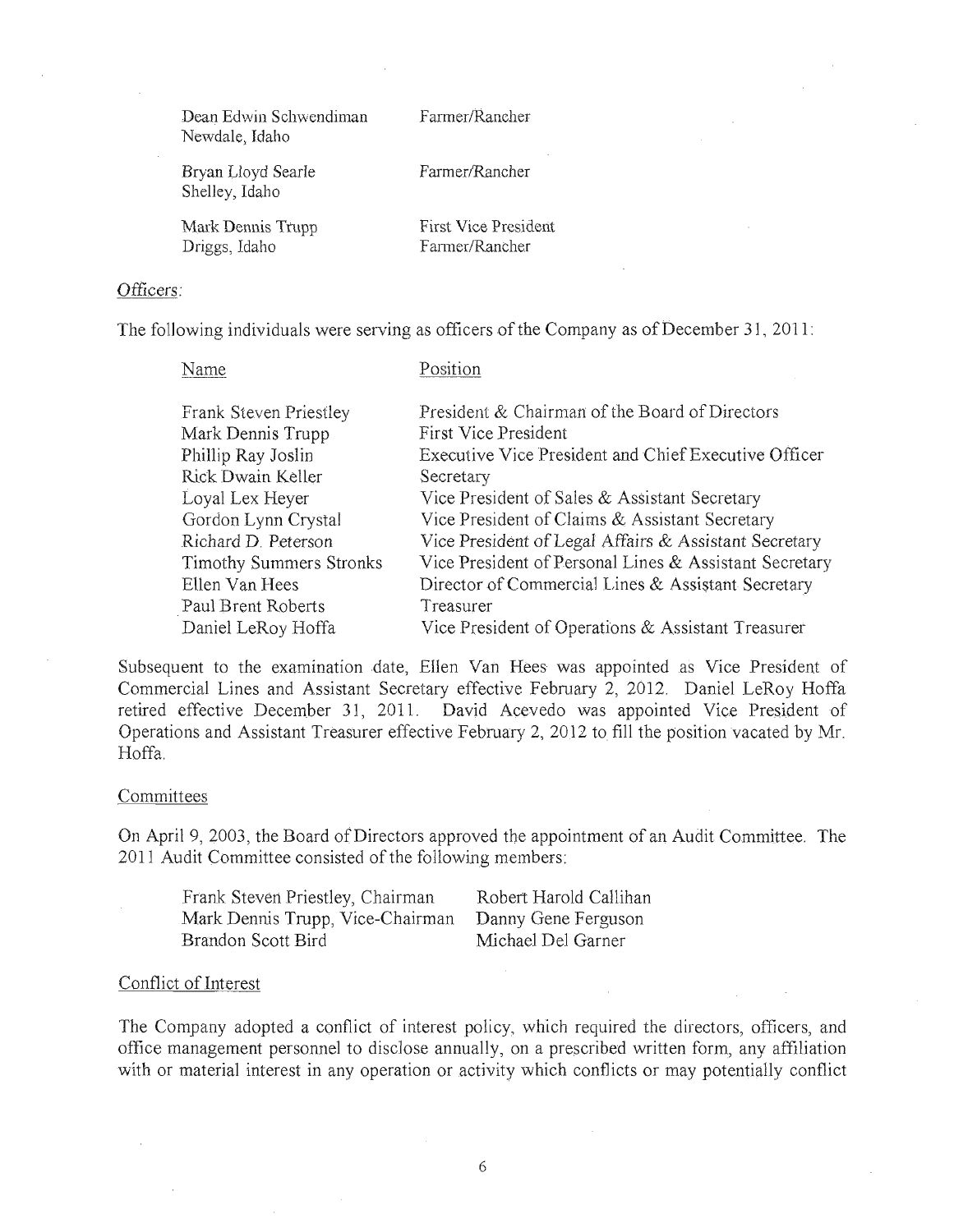with their official duties with the Company. The forms filled out by the subject personnel during the period under examination were reviewed and no potential conflict of interest were noted.

#### Contracts and Agreements

The Company had the following affiliated agreements in force at December 31, 2011:

#### Management Agreement

The Company *entered into* a management agreement with Farm Bureau Mutua! Insuranoe Company of Idaho, the Company's ultimate parent. The original term of the agreement began January 1, 1999. The agreement was subsequently updated in 2003 and 2008. The services provided under the agreement included management, marketing, underwriting, processing, travel, home office rent, employee related expenses, personnel, data processing, equipment, actuarial, secretarial, accounting, collection of premiums, and adjusting and payment of claims. The format for billing of the services was set forth in Exhibit A, Inter-Company Billing. The format and itemization may change from year to year as agreed upon by the parties.

The Company paid a management fee of 17 percent of its direct written premium for management and other services provided by Farm Bureau. The management fee is to be paid monthly.

The agreement also included a provision for the Company to pay an additional 2 percent of its direct written premium for use of Farm Bureau's county office facilities. In this connection, the Company paid for supplies, printing, telephone, postage; insurance, and other similar expenses on a cost basis. .

Furthermore, the agreement provided for Farm Bureau to arrange for excess reinsurance coverage facilities and to provide reinsurance reporting services for the Company on its direct written premium. The Company and Farm Bureau shared the reinsurance costs in proportion to the respective retentions on the business.

The agreement is continuous until terminated by either party with at least ninety days written notice.

A Form D filing for an updated Exhibit A, Inter-Company BiUing was submitted to the Idaho Department of Insurance on March 4, 2008 in compliance with Section 41-3807(2)(d), Idaho Code. In a letter to the Company dated March 17, 2008, the Department indicated that it had no objections to the proposed agreement filed by the Company.

#### Reinsurance Agreement

Effective April 1, 2010, the Company entered into a reinsurance agreement with Farm Bureau Mutual Insurance Company of Idaho. The Company ceded 100 percent of its direct written business to Farm Bureau in exchange for a 33 percent ceding commission. This agreement replaced earlier agreements dated July 1,2005 and January 1, 1998.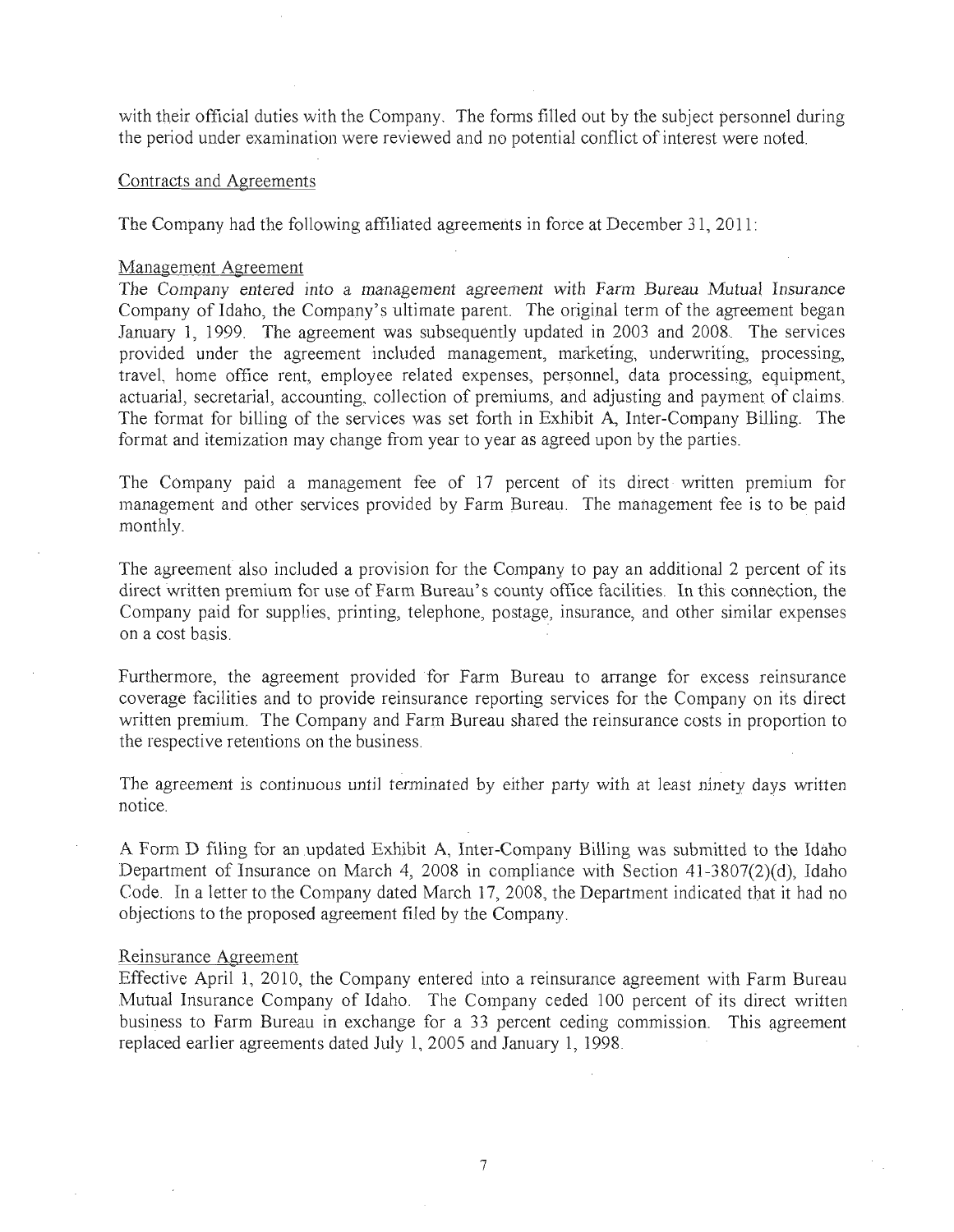A transfer agreement signed March 15, 2009 was executed to transfer the Company's interest in and exposure under various insurance pools to Farm Bureau.

A Form D filing was submitted to the Idaho Department of Insurance on March 15, 2010 for the above reinsurance transactions in compliance with Section 41-3807(2)(c), Idaho Code. In a letter to the Company dated March 18, 2010, the Department indicated that it had no objections to the proposed agreement filed by the Company.

Reinsurance transactions are described *in more detail* under the caption, *REINSURANCE* 

### Consolidated Income Tax Allocation Agreement

On January 26, 1998, the Company entered into a consolidated income tax allocation agreement along with Farm Bureau Mutual Insurance Company of Idaho, Farm Bureau Finance Company, Farm Insurance Brokerage Company, Inc., Farm Bureau Insurance Service Company of Idaho, and Western Community Investment Company. The latter entity merged into Farm Bureau Finance Company in 2005 and was no longer a party to the agreement. The agreement was updated April 20, 2009 to delete Western Community Investment Company. The Board of Directors approved the updated agreement on July 18, 2012. A courtesy filing was submitted to the Idaho Department of Insurance on May 23, 2012.

The parties to the agreement mutually agreed to allocate the consolidated federal income tax liability for all years for which the consolidated group had filed *ot* would file a consolidated income tax return by applying the liability method to each member of the group as if it were a separate taxpayer.

The amount of federal income tax aJlocated to each member was computed by applying the current marginal income tax rate for the year being allocated to the separately computed taxable income before the elimination of items considered on a consolidated basis, such as, net capital gains and gains or losses from Form 4797 transactions, less each members' share of the dividends received deduction.

The parties made estimated tax payments based on their allocation of federal taxes for the previous year. Settlements of balances due or refunds receivable were determined by subtracting the estimated payments made for the year from the federal tax allocated to each party for that year.

The agreement continues on a year-to-year basis until such time as a party gives the remaining parties 30 days written notice of cancellation.

### CORPORATE RECORDS

## Articles of Incorporation and Bylaws

The Company's records indicated that the Articles of Incorporation and Bylaws were not amended during the period under examination.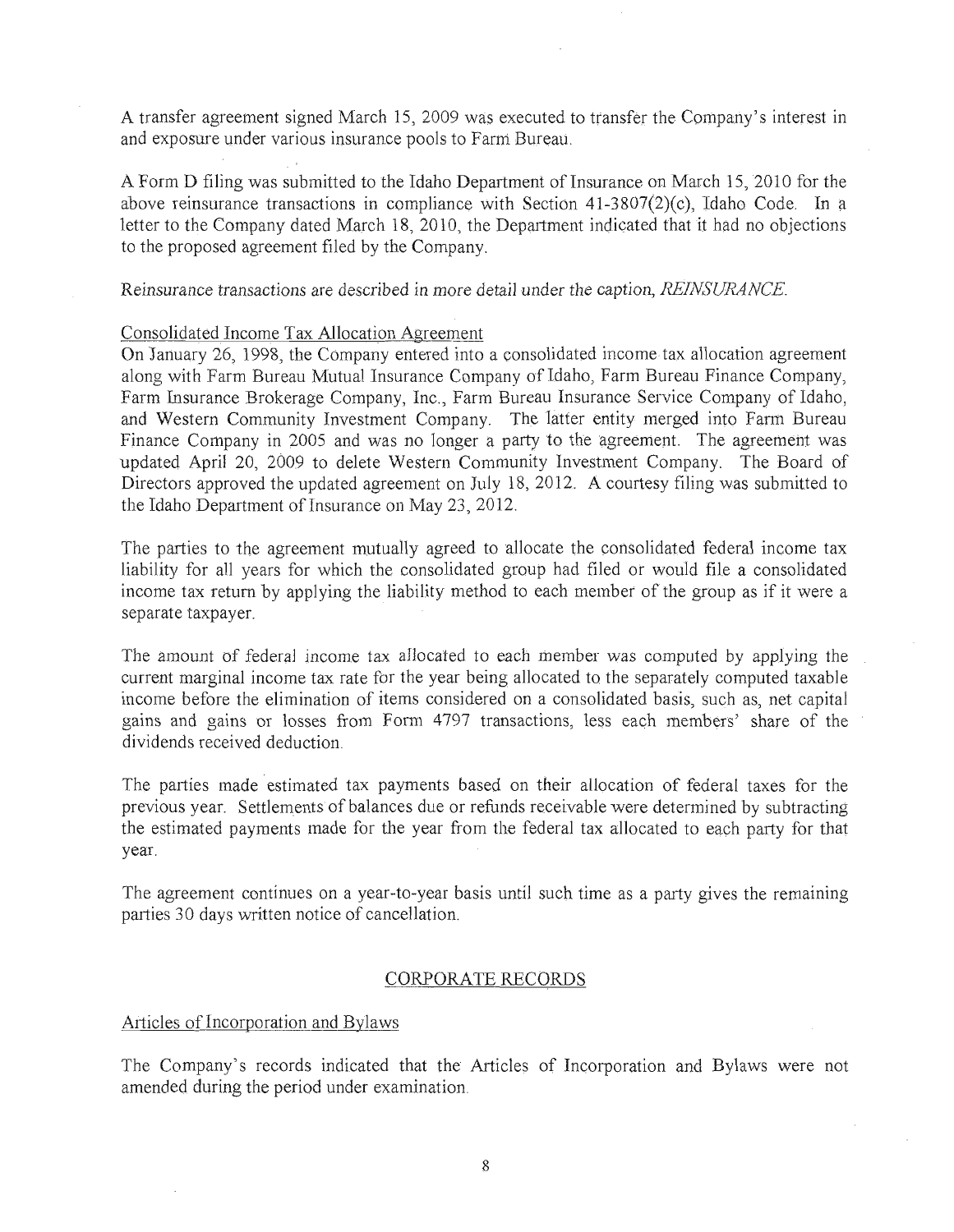#### Minutes of Meetings

A review of the minutes of the meetings of the Shareholders., the Board of Directors and the Audit Committee, for the period January 1, 2008 through December 31, 2011 and subsequent thereto, indicated compliance with the Articles of Incorporation and Bylaws with respect to the election of the Board of Directors and Officers. This review of the minutes also indicated that a quorum was present at all Board of Directors' meetings held during the examination period.

Investment transactions were approved by the Board of Directors as required by Section 41-704, Idaho Code. Furthermore, the Company maintained records of its investments in conformity with Section 41-705, Idaho Code.

The minutes of the November 10,2009 Directors' meeting acknowledged the receipt, review and acceptance of the statutory examination report as of December 31,2007, conducted by the Idaho Department of Insurance.

## FIDELITY BOND AND OTHER INSURANCE

Insurance coverage for the protection of the Company was maintained throughout the period covered by this examination. Coverages in effect as of December 31, 2011 included a financial institution bond; directors', officers', insured entity and employment practices liability inswance; professional liability; a commercial package policy; commercial auto coverage; a commercial occurrence excess policy (umbrella) and workers' compensation.

The protection of the financial institution bond met the suggested minimum limits recommended by the NAIC *Financial Condition Examiners Handbook.* 

The insurance companies providing coverage to the Company were licensed or otherwise authorized in the State of Idaho.

## PENSION, STOCK OWNERSHIP AND INSURANCE PLANS

The Company does not have any employees. Services are provided to the Company by the ultimate parent company, Farm Bureau Mutual Insurance Company of Idaho. Farm Bureau Mutual Insurance Company of Idaho sponsors a defined pension benefit plan, a  $401(k)$  savings plan, and postemployment health care and life insurance plans. The Company has no obligation for benefits under the plans.

In 2002, the Company established an incentive stock option plan for its offlcers and for key Farm Bureau employees providing services to the Company. The Company's Board of Directors approved the stock option plan on February 15, 2002. In this connection, the Company granted to officers and key Farm Bureau employees stock options to purchase 8.100 shares of the Company's common stock at \$83.85 per share on March 26, 2002. On December *30,* 2003, the Company granted to a key officer a stock option to purchase 500 shares of the Company's common stock at \$91.49 per share. Since inception of the plan, 5,700 shares have been exercised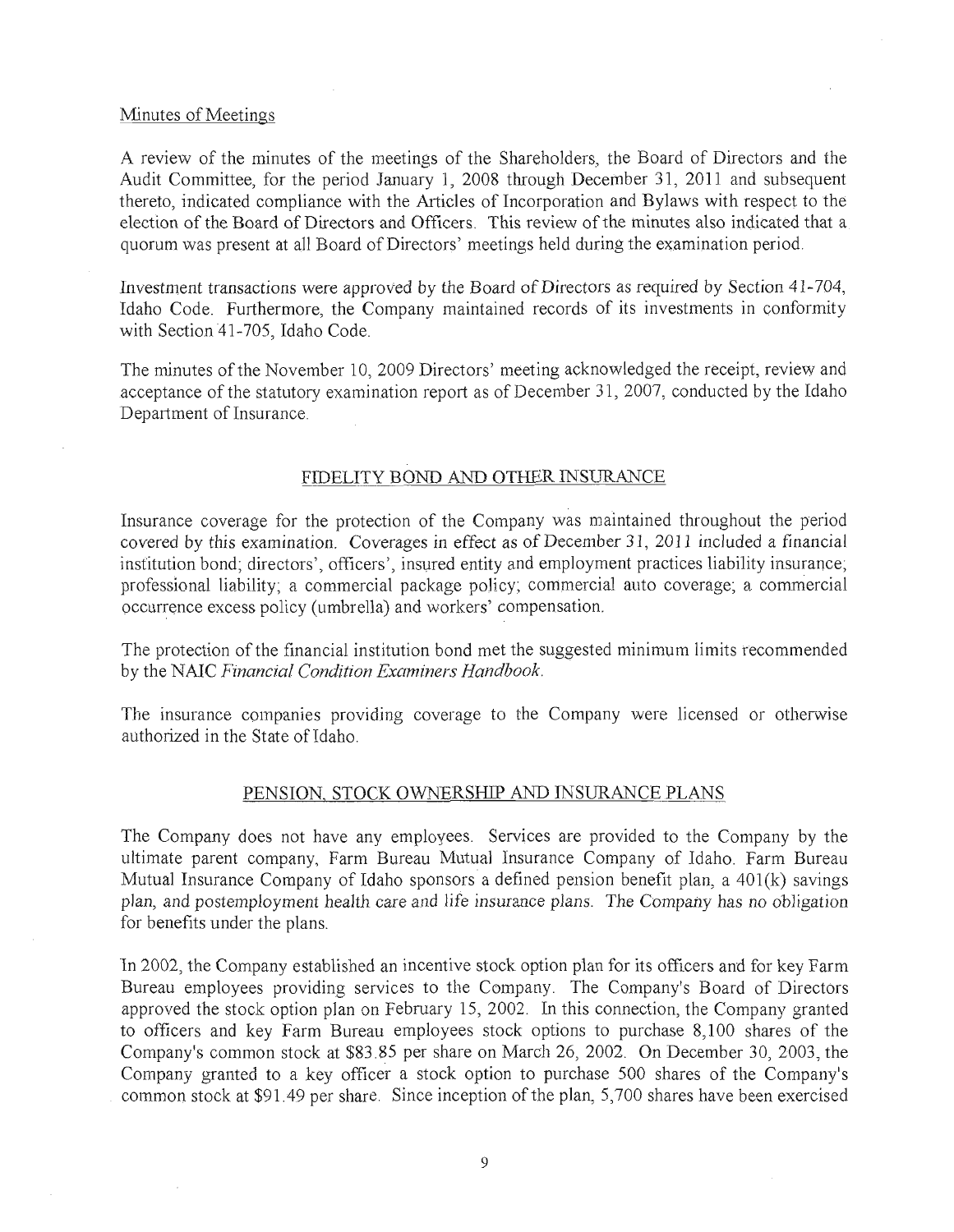and redeemed. During the examination period, 775 shares in 2008; 175 shares during 2008; 170 shares during 200 d redeemed. During the examination period,  $775$  shares in 2008; 160 shares during 2009; 140 shares during 2010, and 2,625 shares in 2011 were exercised and redeemed. The cost of the stock options exercised and redeemed in 2008 was \$31,456; \$7,781 in 2009; \$7,837 in 2010; and \$160,927 in 2011.

The difference between the stock option exercise price .and the book value per share of the Le difference between the stock option exercise price and the book value per share of the Company at year-end 2011 was accrued and recorded in the general ledger and reported within Other Expenses, of the 2011 Annual Statement. The cost of stock options exercised and redeemed reduced the deferred compensation liability. The Company's liability on the outstanding 2.900 shares under option at December 31, 2011 was \$183,578.

Subsequent to the examination date, the remaining 2,900 shares under option were exercised and rbsequent to the exa

 $T$  board of Directors approved a recommendation for the 2012 Incentive Stock Option Plan at  $\frac{1}{2}$ the Board of Directors approved a recommendation for the 2012 Incentive Stock Option Plan at their meeting on February 8, 2012. The Company's shareholders must also approve the plan within twelve months after adoption by the Board.

## TERRITORY AND PLAN OF OPERATION

The Company was authorized to transact the business of disability, property, marine & to Company was authorized to transact the business of disability, property, martie  $\alpha$ transportation, casualty-excluding workers' compensation, casualty-including workers' compensation, and surety in the State of Idaho. The Company is also authorized to transact the business of property, casualty (excluding Workers' compensation), marine & transportation, and surety in the State of Oregon. Furthermore, the Company is authorized to transact the business of property, marine & transportation, vehicle, general casualty, and surety in the State of Washington. A small amount of business was written in Washington and no business was written in Oregon during the examination period. The Certificates of Authority issued by the states were inspected and verified with nothing exceptional noted.

The Company's key lines of business included commercial multiple perit, commercial auto le company s key mies of business included commercial mumple pern, commercial auto liability, private auto liability, auto physical damage, and inland marine. Effective January 1, 2011, the Company discontinued the non-standard personal auto program. This action was approved by the Board of Directors at their meeting of November 9, 2010.

Operations of the Company were conducted from Farm Bureau Mutual Insurance Company of Idiaholis of the Company were conducted from Parin Bureau

Insurance products were marketed through a captive agency force of approximately  $\alpha$ surance products were marketed infough a capity

In the prior examination, it was determined that one producer was not notified timely of the prior examination, it was determined that one producer was not notified timely of termination of his appointment pursuant to Section 41-1019(4), Idaho Code. The Company indicated that since this was a voluntary retirement, a termination letter to the producer was not required. However, the statute makes no exceptions. Therefore, it was recommended that the Company amend the current procedures to ensure that all terminated producers receive notification of appointment termination pursuant to Idaho Code, including those retiring.

 $\mathcal{L}_{\mathcal{A}}$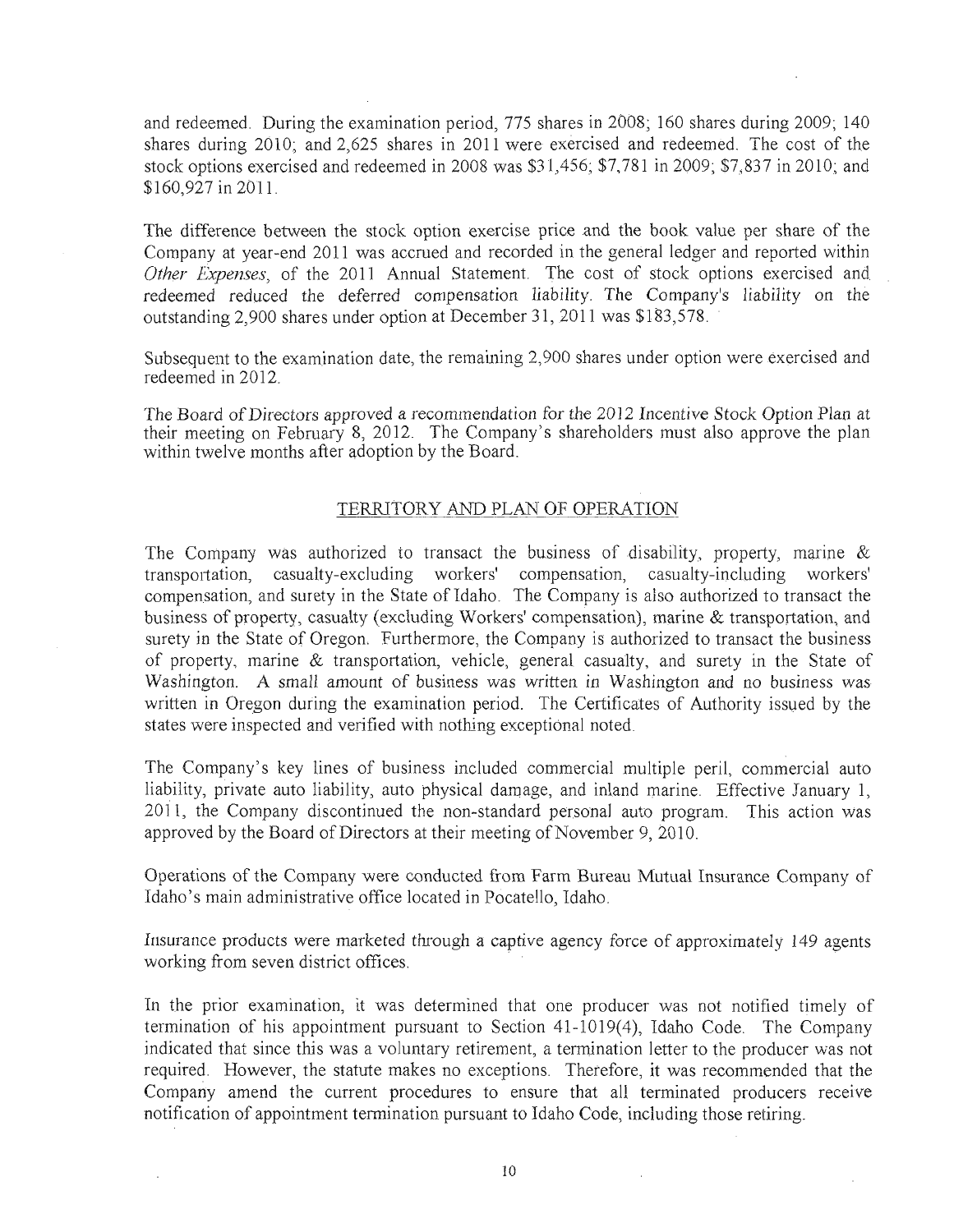Management responded that the Company has implemented procedures to ensure that retiring agents are notified that their appointments with the Company have been terminated. "Termination of your Contract" letter is sent to the terminated/retired agent. The letter contains language: ... *Consequently your appointments with these companies will be terminated.* To verify that the Company has properly addressed the prior exam recommendation and to test agent . terminations, a sample of agents terminated during the examination period was selected and reviewed. This review indicated that the Department was notified of agent terminations in compliance with Section 41-1019(2), Idaho Code.

In cases where "Termination of your Contract" letters were located in the files, the time requirements of Section 1019(4), Idaho Code were met. However, not all of the agent files sampled contained the "Termination of your Contract" letter. Therefore, compliance with Section 1019(4), Idaho Code, could not be determined. In other cases, the letters in the files did not contain the termination of appointment language. Finally, two agents who retired were retained as production assistants. A termination letter was sent to one agent, but not to the other.

To ensure that the procedure is consistently applied, it is again recommended that all terminated producers receive notification of appointment termination. It is also recommended that all "Termination of your Contract" letters contain the termination of appointment language. It is further recommended that such letters be included in all terminated agent (including retirements and voluntary resignations) files in order for future examinations to determine compliance with Section 41-1019(4), Idaho Code.

#### STATUTORY AND SPECIAL DEPOSITS

As of December 31, 2011, the examination confirmed with the Idaho Department of Insurance that the Company had made provision for the following deposits to be held in trust for the protection of all its policyholders and/or creditors through said office of the Director of Insurance, State of Idaho, in compliance with Section 41-316A, Idaho Code.

|                                                | Par                      | Statement     | Fair                      |
|------------------------------------------------|--------------------------|---------------|---------------------------|
| Description                                    | Value                    | Value         | Value *                   |
| Ada & Canyon Cntys JT SD #3, 4.8%, 7/30/2017   | 100,000<br>$\mathcal{S}$ | 98,938<br>\$. | 102,761<br>$\mathbb{S}^-$ |
| Austin TX Gen Oblig, 4.5%, 9/1/2015            | 100,000                  | 100,000       | 103,304                   |
| Boise Wastewater Facility Rev., 4.6%, 2/1/2014 | 100,000                  | 95,943        | 102,267                   |
| Boise Wastewater Rev., 4.7%, 2/1/2015          | 100,000                  | 99,183        | 102,286                   |
| Canyon Cnty ID Sch Dist., 5.375%, 7/30/2017    | 100,000                  | 104,031       | 107,481                   |
| Clark Cnty VN, 5.0%, 6/1/2016                  | 100,000                  | 107,648       | 107,848                   |
| Garland TX, 5.0%, 2/15/2021                    | 100,000                  | 97,046        | 105,457                   |
| Idaho St Bldg Auth, 4.25%, 9/1/2012            | 115,000                  | 114,565       | 118,711                   |
| Jefferson Cnty Idaho Sch Dist., 5.4%, 8/1/2010 | 100,000                  | 100,000       | 100,183                   |
| King Cnty WA, 4.9%, 12/1/2018                  | 100,000                  | 99,643        | 103,493                   |
| University ID Univ Rev., 4.0%, 4/1/2022        | 100,000                  | 98,926        | 96,296                    |
| Valley Cnty ID, 4.4%, 8/1/2011                 | 100,000                  | 100,458       | 100,732                   |
| Total                                          | ,215,000                 | \$1,216,381   | \$1,250,819               |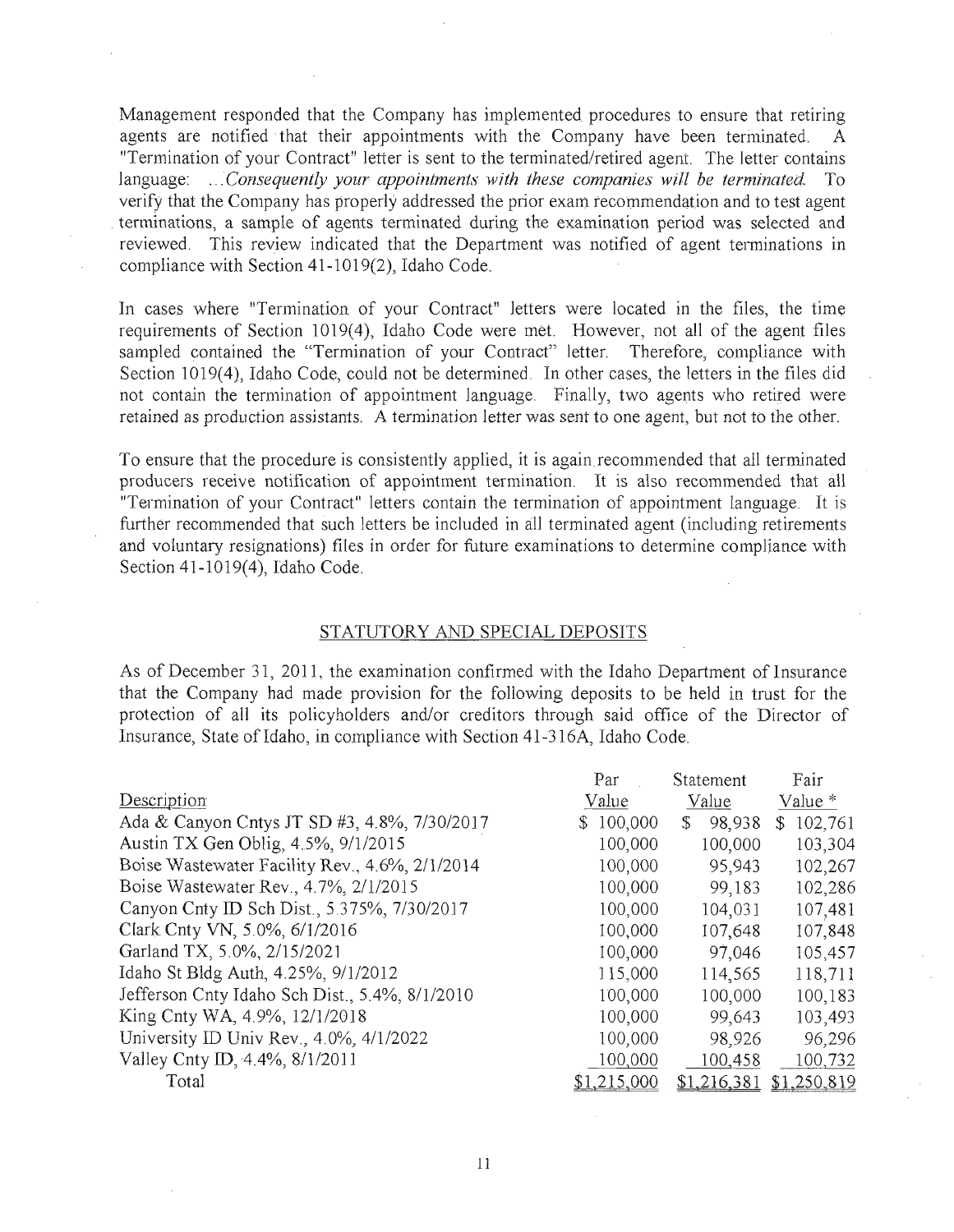The following securities held by Wells Fargo Bank and approved by the State Treasurer for Workers' Compensation deposit requirements were confirmed with the State Industrial Commission. The deposit was held pursuant to Section 72-302, Idaho Code.

|                                               | Par       | <b>Statement</b> | Fair      |
|-----------------------------------------------|-----------|------------------|-----------|
| Description                                   | Value     | Value            | Value *   |
| Idaho St Bldg Auth Bldg Rev., 4.5%, 9/1/2023  | \$100,000 | \$97.780         | \$102,684 |
| Nampa Idaho Ser B, 5.0%, 8/01/2020            | 100,000   | 104.254          | 109,628   |
| Twin Falls Cnty Idaho Sch Dist, 5%, 9/15/2023 | 100,000   | 103,812          | 111,629   |
| Total                                         | \$300,000 | \$305,846        | \$323,941 |

Also, U.S. Bank at Oregon held the following securities, pursuant to Section 731-624 of the Oregon Code:

|                                                       | Par       | Statement | Fair      |
|-------------------------------------------------------|-----------|-----------|-----------|
| Description                                           | Value     | Value     | Value *   |
| Goose Creek Tx Cons, 4.50%, 2/15/2022                 | \$115,000 | \$116,333 | \$123,073 |
| Oregon St. Dept Administrative Svcs., 5.25%, 5/1/2017 | 100,000   | 100,411   | 101,560   |
| Vincennes University In Ser Rev., 5.0%, 12/1/2021     | 100,000   | 102,496   | 105,830   |
| Total                                                 | \$315,000 | \$319,240 | \$330,463 |

\* - The fair market value amounts were taken from the December 2011 statement of the custodian bank.

## GROWTH OF THE COMPANY

The Company's growth for the years indicated, as taken from the prior examination report and its Annual Statements, is shown in the following schedule:

|          |                        |              | Capital $&$  | Net          |
|----------|------------------------|--------------|--------------|--------------|
| Year     | <b>Admitted Assets</b> | Liabilities  | Surplus      | Income(Loss) |
| $2007**$ | \$32,122,951           | \$12,002,217 | \$20,120,733 | \$1,295,765  |
| 2008     | 31,055,379             | 9,952,714    | 21,102,666   | 1,226,695    |
| 2009     | 30,637,150             | 8,147,374    | 22,489,776   | 1,286,952    |
| 2010     | 30,616,872             | 6,948,173    | 23,668,699   | 1,087,157    |
| $2011**$ | 30,685,431             | 5,812,277    | 24,873,154   | 1,179,395    |

\*\* As determined by Examination.

The Company saw declining assets and liabilities in 2008 due primarily to poor economic conditions. Assets rose consistently the remainder of the exam period, as did capital & surplus and net income. Liabilities decreased approximately 52 percent from 2007, due primarily from decreases in the ceded reinsurance payable liability. This liability corresponds roughly to direct premiums written that are ceded to Farm Bureau. There was a 45 percent premium decrease from 2007 due mostly to the downturn in the commercial lines as the construction industry struggled during the economic downturn.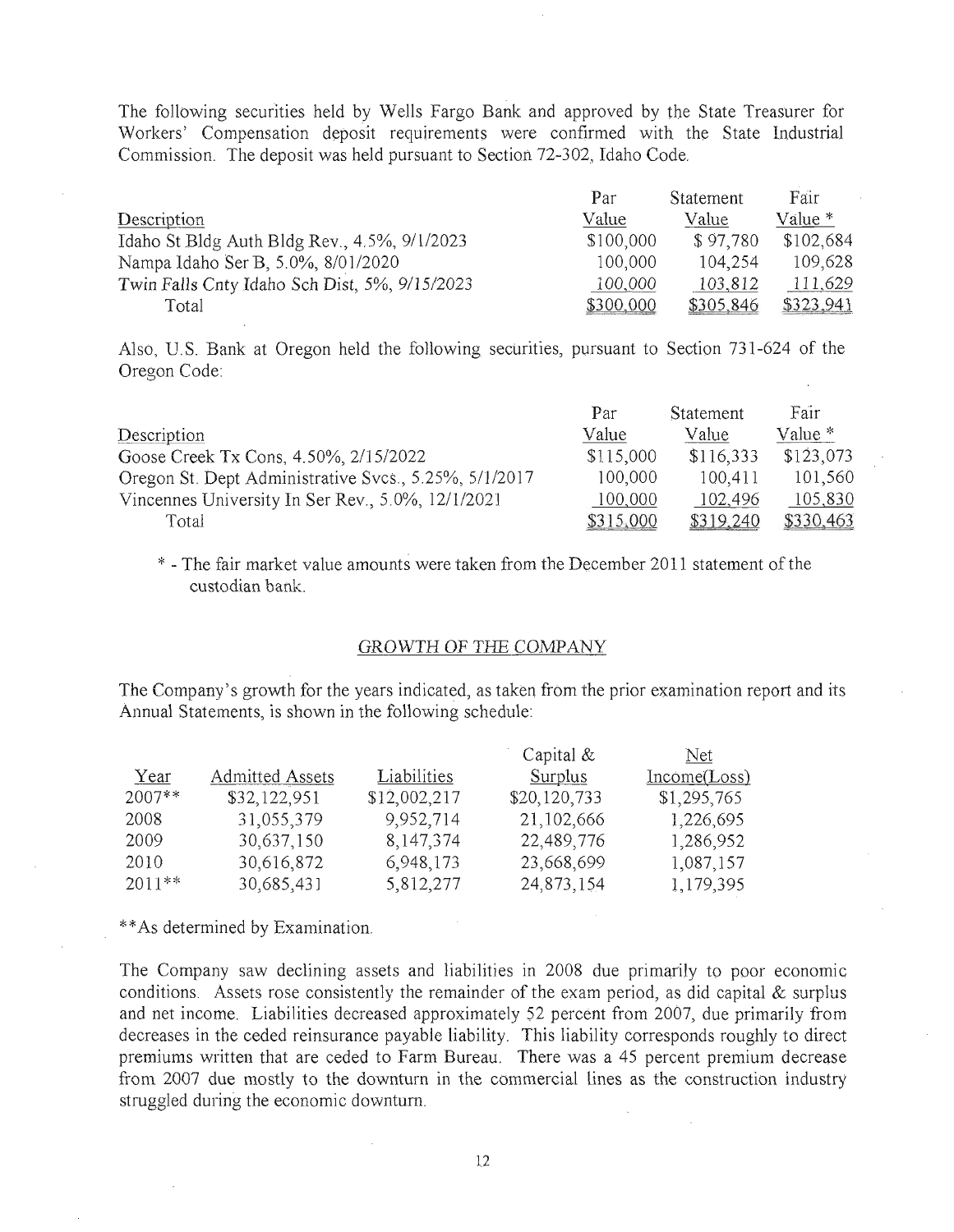## LOSS EXPERIENCE

The ratios of benefits and expenses to written premium shown in the following schedule were derived from amounts reported in the Company's Annual Statements:

|         | Net       |             |                 | Ratio of Benefits |
|---------|-----------|-------------|-----------------|-------------------|
|         | Premiums  | Net         | Underwriting    | and Expenses to   |
| Year    | Written   | Losses Paid | <b>Expenses</b> | Written Premium   |
| 2007    | \$136,908 | \$127,388   | \$(719,283)     | 432.33%           |
| 2008    | 132,531   | 71,626      | (696, 791)      | 471.72%           |
| 2009    | 142,651   | 92,030      | (584, 499)      | 345.23%           |
| 2010    | 16,387    | 253,483     | (503, 161)      | 1,523.64%         |
| $2011*$ |           |             | (275, 392)      |                   |

\* As determined by Examination.

The Company entered into a reinsurance agreement with Farm Bureau Mutual Insurance Company of Idaho effective April 1, 2010. In this agreement, the Company ceded 100 percent of its premium on all direct and assumed lines of business and class groups. In the prior agreement, effective July 1, 2005, the Company ceded only the direct lines of *business* and class groups to Farm Bureau.

#### REINSURANCE

#### Assumed

The Company ceased assuming business from American Agricultural Insurance Company (AAIC) since 2011. Prior to 2011, the Company participated in two reinsurance pools (property) that were formed by AAIC, an Indiana company with its administrative office located at Schaumburg, Illinois.

#### Ceded

As mentioned earlier, under a reinsurance agreement effective April 1 2010 (which replaced an earlier agreement dated July 1, 2005) between the Company and its ultimate parent, Farm Bureau Mutual Insurance Company of Idaho (Farm Bureau), the Company agreed to cede 100 percent of its premium on all direct and assumed lines of business and class groups to Farm Bureau. The ceded premium shall be paid to Farm Bureau when collected from the insureds. The Company received a ceding commission of 33 percent of the ceded premium. Reporting and settlements of the transactions were made on a monthly basis.

The Company paid all federal and states taxes, including premium tax on all business ceded. Farm Bureau paid all agent commissions and overwrites on all business issued by Farm Bureau agents for the Company; however, the Company reimbursed Farm Bureau for these commissions. Farm Bureau shall maintain reserves with respect to unearned premiums under this agreement. A review of the agreement disclosed that it contained an acceptable insolvency clause, as well as provisions for arbitration and inspection of records.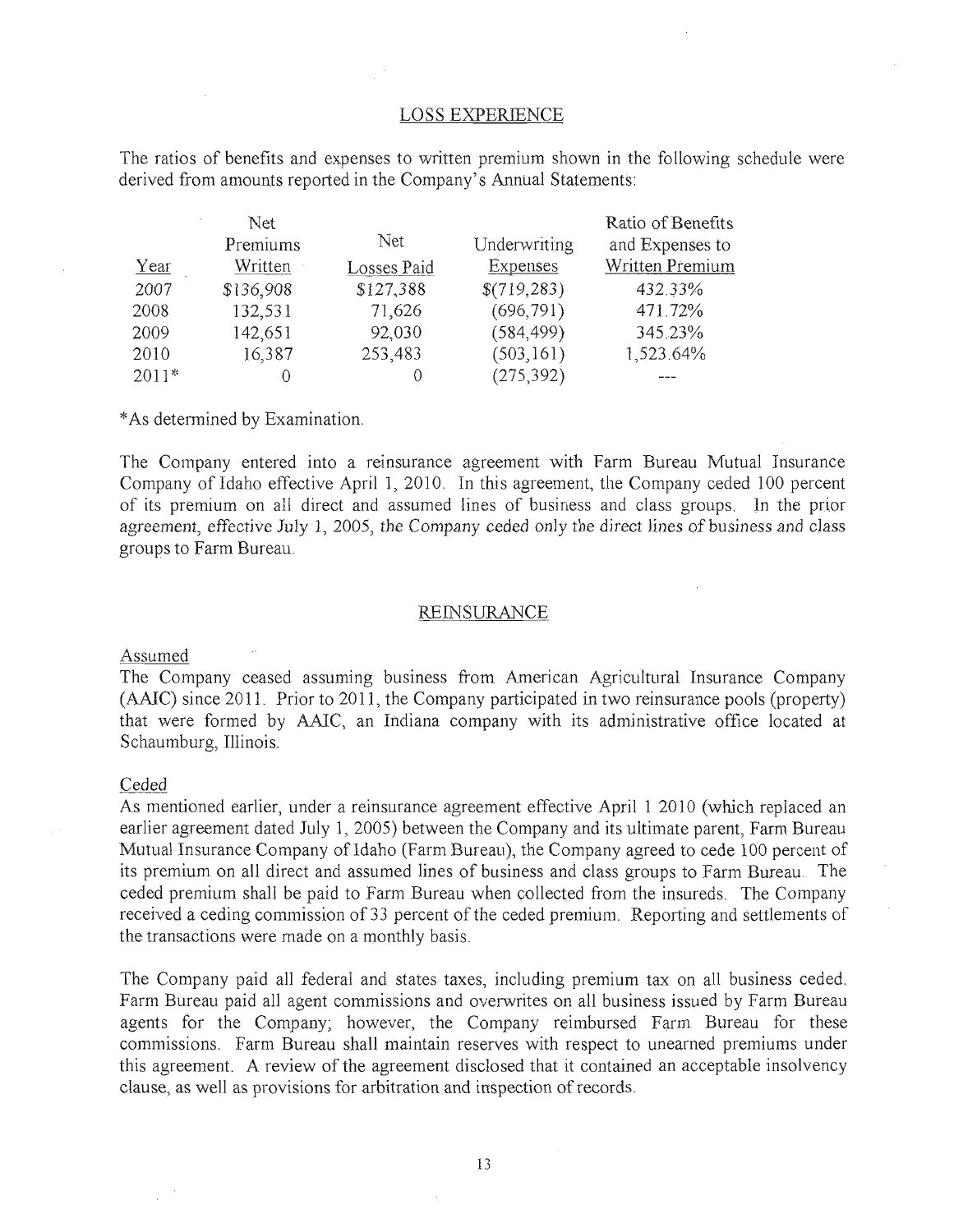This agreement may be terminated by either party upon giving the other written notice at least twelve months before termination is to be effective.

To comply with a request from AM Best, the Company and Farm Bureau Mutual Insurance Company of Idaho entered into a transfer agreement signed April 16, 2010. The transfer was settled on June 21, 2010. The purpose of the agreement was to transfer existing business that had been assumed by Western Community to Farm Bureau. Western Community's interest in and exposure under the following reinsurance pools were transferred to Farm Bureau effective April 1, 2010:

AAlC Non Farm Bureau International Reinsurance Pool AA1C Non Farm Bureau Domestic Reinsurance Pool AAlC Outside Reinsurance Pool AAlC Multi Line Reinsurance Pool National Workers Comp Reinsurance Pool Mutual Atomic Energy Reinsurance Pool (MAERP)

## INSURANCE PRODUCTS AND RELATED PRACTICES

A limited scope Market Conduct Examination was conducted in conjunction with the examination of the administrative affairs, books, records, and financial condition of the Company.

Policy Forms and Underwriting The Company currently writes the following policies:

- Commercial Package Policy (CPP)
- Commercial Property and Allied Lines
- Crime
- General Liability
- Commercial Auto
- Garage
- Inland Marine
- Businessowner's Policy (BOP)
- Commercial Umbrella

As previously reported, the Company discontinued the non-standard personal auto program effective January 1, 2011.

As required under Section 41-1812, Idaho Code, the Company had properly filed all the forms used during the period under examination.

#### Underwriting

A review of the Company's underwriting practices was performed by reviewing samples of new business, renewals, cancelled/non-renewals, and declinations. The samples were randomly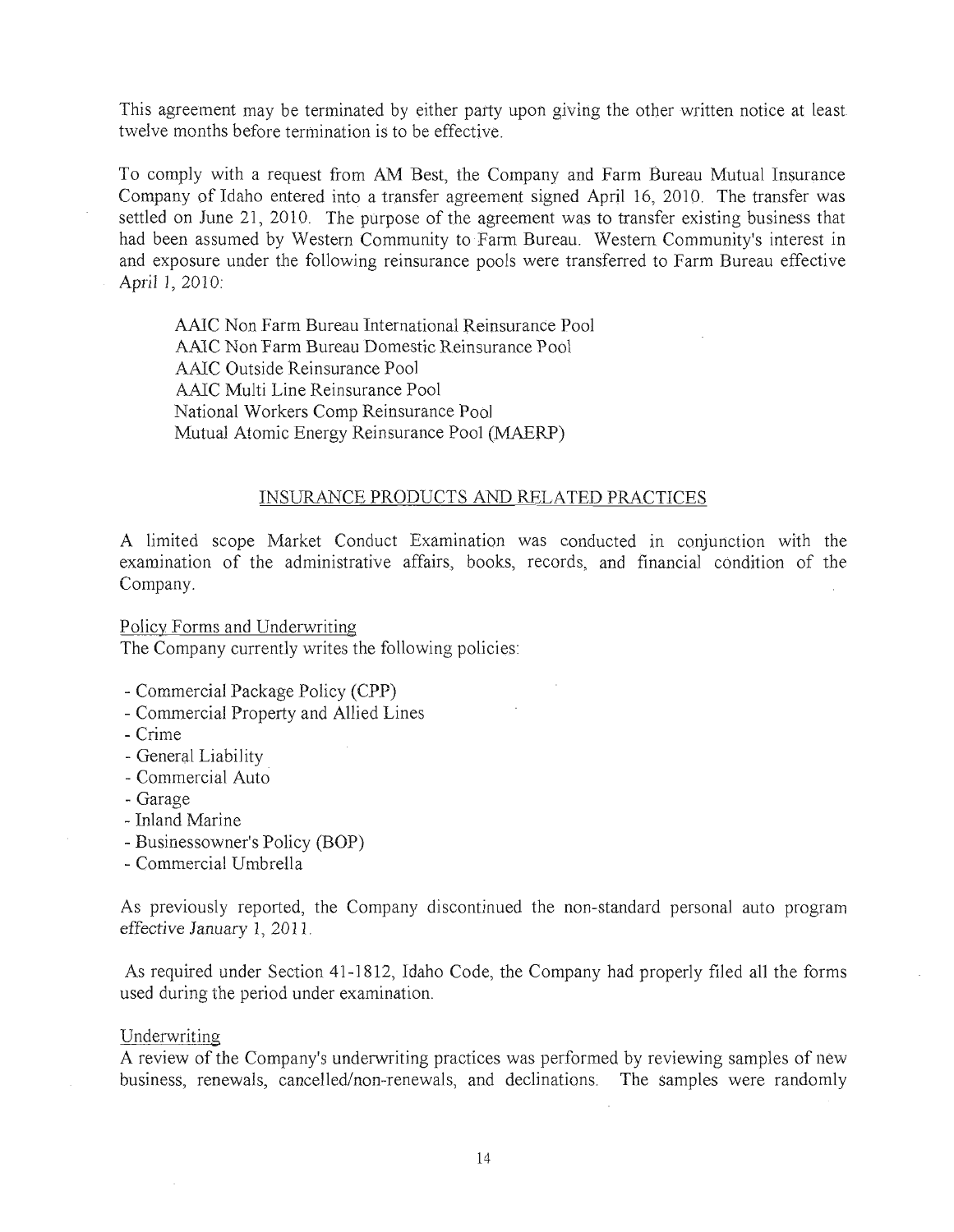selected utilizing Audit Command Language (ACL) statistical software. Data provided by the Company was reconciled to the general ledger and Annual Statement for accuracy and completeness.

#### New Business Written in 2011

A random sample of 24 new policies written in 2011 was reviewed to determine compliance with Section 41-1018, Idaho Code (Appointments of Producers) and Section 41-1323, Idaho Code (Excess Charges for Insurance). The results of the review indicated that the Company's agents were properly licensed with the Idaho Department of Insurance and premiums were correctly calculated pursuant to the Company's rating manual.

#### Policies Renewed in 2011

A random sample of 24 policies renewed in 2011 was selected fot review to detennine whether increases or decreases in premiums from 2010 to 2011 were reasonable and were in compliance with Section 41-1323, Idaho Code (Excess Charges for Insurance). The results of the review indicated that the Company was in compliance with Idaho law.

#### Policies Cancelled/Nonrenewed in 2011

. A random sample of 24 policies cancelled/nonrenewed in 2011 was reviewed to determine if the Company complied with Section 41-1842(3)(b)(i), Idaho Code (15 days of notice for nonpayment and 30 days for cancellation) and Section 41-1842(4)(a), Idaho Code, (45 days of notice for nonrenewal). Timeliness of premium refunds was also reviewed to determine if refunds were made timely (30 days or less from the date of cancellation). The results of the reviews indicated that the Company complied with the above Code sections. Minor exceptions relating to premium refunds were addressed separately in the Management Letter to the Company.

## New Policies Cancelled/Declined in 2011

A random sample of 24 new policies in force in 2011 that were cancelled/declined during the year was reviewed to determine if the cancellations were reasonable and were in compliance with Section 41-1842, Idaho Code (Commercial Insurance-Cancellation-Nonrenewal) and Section 41-2507, Idaho Code (Cancellation of Policies-Grounds). Timing of premium refunds was also reviewed to determine if those refunds were issued timely (30 days or less from the cancellation date). Exceptions were noted with respect to grounds for cancellation on several sub-standard auto policies. Exceptions were also noted on some premium refunds. These exceptions were addressed separately in the Management Letter to the Company.

#### Gramm-Leach-Bliley Act

The Company's practices and procedures relating to privacy policies were reviewed to determine if the Company was in compliance with Section 41-1334, Idaho Code (Disclosure of nonpublic personal information) and Title V of the Gramm-Leach-Bliley Act.

The Company's website provides a copy of the privacy policy. Applicants are supplied with a copy of the Company's privacy policy. The Company annually sends out privacy policy/notices to the policyholders informing them of their rights and explaining with whom information is shared and of their right to opt out. The Agent's training bulletin also addressed the issue of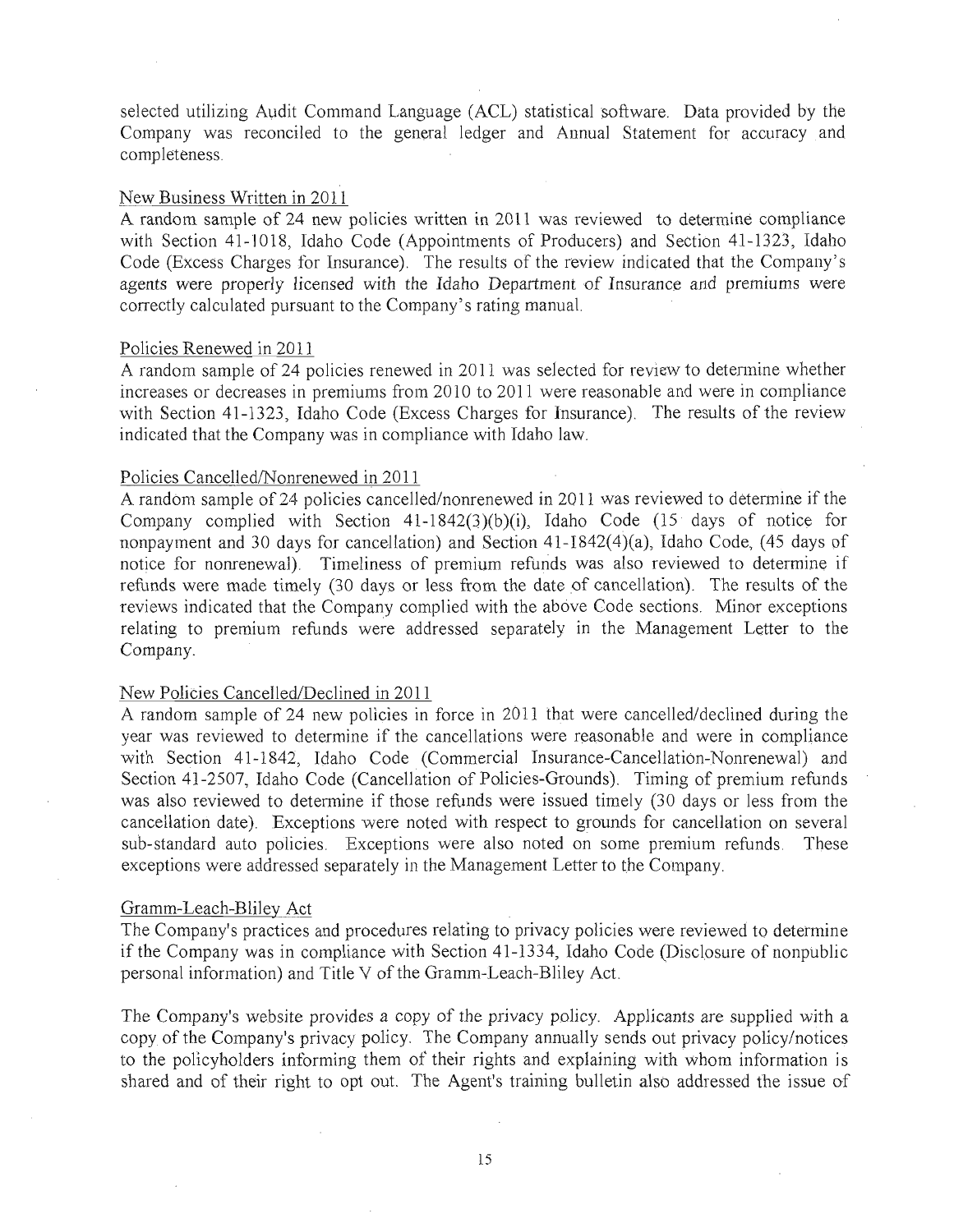privacy. The Company's practices and procedures relating to policyholders' personal information were in compliance with Section 41-1334, Idaho Code and Title V of the Gramm-Leach Bliley Act.

#### Rate Filings

The Idaho Insurance Code does not require the filing and approval of property/casualty rates; however, Idaho Department of Insurance Bulletin 91-1 requests property and casualty companies to file rates. It is still the Company's position that it will not file rates unless it is required to do so.

#### Treatment of Policyholders

#### Complaints

A review was made of the Company's complaint logs for the period under examination to determine if the information included in those logs was in compliance with Section 41-1330, Idaho Code. Based on this review, the Company was in compliance with Idaho law.

A sample of written complaints recorded by the Company during the period under examination was reviewed to determine if the Company handled those complaints properly and promptly in compliance with Section 41-1329, Idaho Code. Based on this review, the Company handled its complaints properly and promptly in compliance with Section 41-1329, Idaho Code.

#### Claims

A random sample of 24 claims was selected from the list of claims paid in 2011. A review was made of these selected claims to determine if the Company established contact with its claimant/policyholder promptly in compliance with Section 41-1329(2), Idaho Code, that claims payment were made timely in compliance with Section 41-1328, Idaho Code (auto collision payments) and *Section* 41-1329, Idaho Code (unfair claim settlement practices). The results of the reviews indicated that the Company initiated contact with its claimant/policyholder within three days subsequent to the reported date in compliance with Section 41-1329(2), Idaho Code. One minor exception was noted with respect to the payment of an auto collision claim. This issue was addressed separately in the Management Letter to the Company. The Company was in compliance with Section 41-1329, Idaho Code, with respect to other claims payments.

## Denied Claims

A random sample of 24 claims denied in 2011 was reviewed to determine if the reasons for denial were in compliance with Section 41-1329, Idaho Code. The results of the review indicated that the reasons for denial were in compliance with Section 41-1329, Idaho Code.

## Claims Closed Without Payment

A random sample of 24 claims closed without payment was reviewed to determine if the reasons for nonpayment were in compliance with Section 41-1329, Idaho Code. The results of the review indicated that the reasons for nonpayment were in compliance with Section 41-1329, Idaho Code.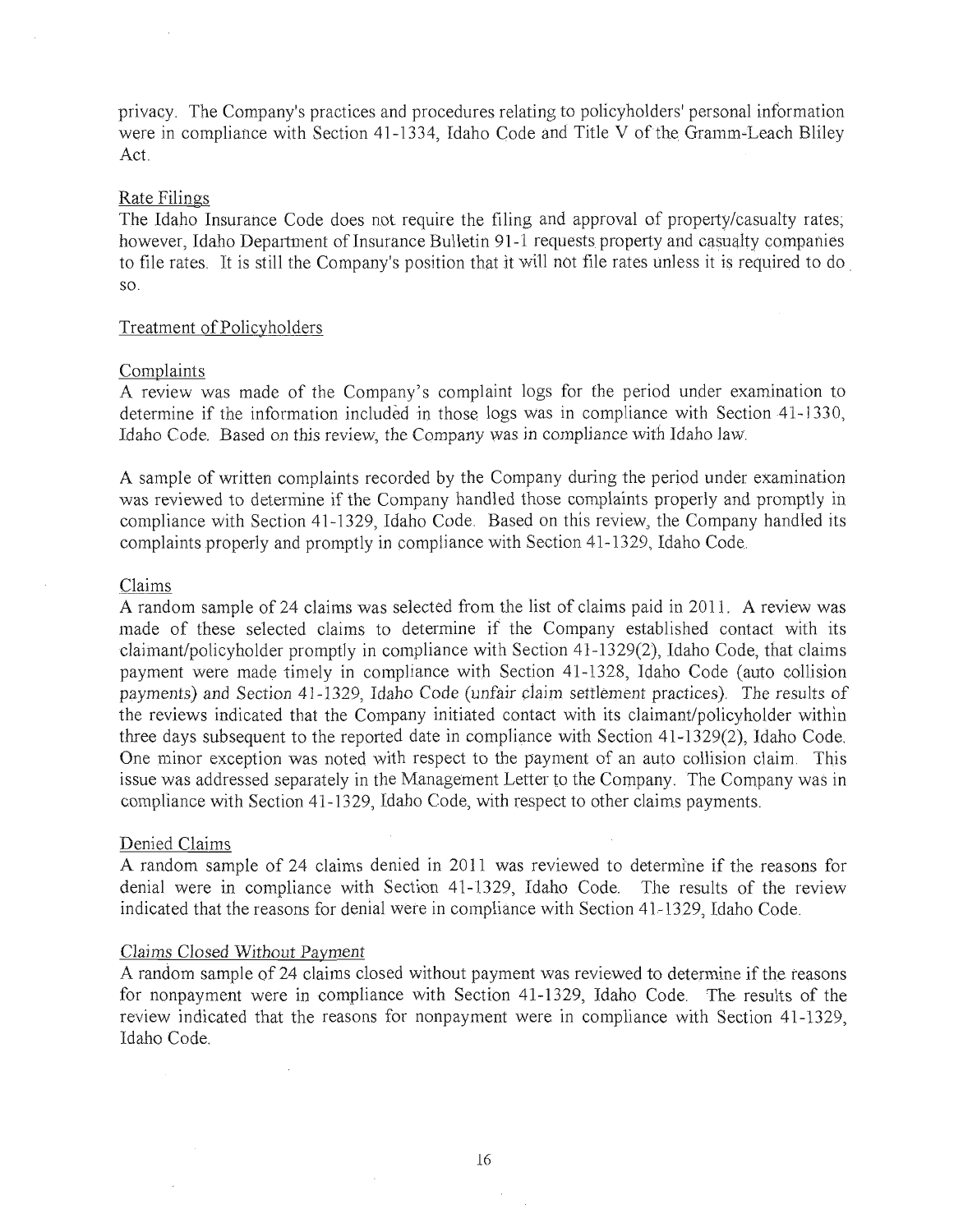#### Litigated Claims

A sample of litigated claims reported to the Company in 2011 was reviewed to determine if the Company initiated contact with its policyholders in a timely manner and that the claims were properly investigated to determine liabilities in compliance with Section 41-1329, Idaho Code. The results of the reviews indicated that the Company initiated contact with its policyholders in 'a timely manner and that the claims were properly investigated to determine liabilities in compliance with Section 41-1329, Idaho Code.

#### Suspected Fraudulent Claims

The Company properly filed suspected fraudulent claims with the Idaho Department of Insurance in compliance with Section 41-290, Idaho Code.

#### Advertising and Sales Material

The Company did not advertise and had no advertising materials during the period under examination. The Company solicited business through the agents of its parent, Farm Bureau Mutual Insurance of Idaho.

The Company's website provided generalized information on the products available and linked the consumer to contact their local agent. No deceptive or misleading information was noted on the website.

## ACCOUNTS AND RECORDS

#### General Accounting:

The Company uses On Line Information Executive (OLIE), an interactive system on its mainframe computer using PCs connected to its Local Area Network (LAN) and \Vide Area Network (WAN). OLIE is used to capture data for Policy Management, Claims Management, Accounts Payable, and Accounts Receivables, etc. Claims data is received from the Guidewire Claims Center application and integrated with the other policy information residing on OLlE. All this information is then integrated with the SunGard iWorks EAS general ledger system.

The OLIE Policy Management System is used to setup and manage policies Data from the Policy Management System is used to calculate and pay commissions, create general ledger entries, receivables and all other reporting needed by the Company. Policy and premium data is processed by affiliate, Western Computer Services, Inc. (WeSI), under a provider agreement with Farm Bureau Mutual Insurance Company of Idaho and other non-affiliated Farm Bureau entities. The Company reimburses Farm Bureau for this service through the inter-company billings. The Claims Management System uses the information on OLIE to verify policy coverage information before setting up reserves or claims. Once coverage is verified, claims payments are made with checks written and general ledger entries created. SunGard produces claims checks, except for those that are field issued. All management reporting for claims is generated ftom data aggregated and processed by OUE. Reports are stored in the Report2Web repository.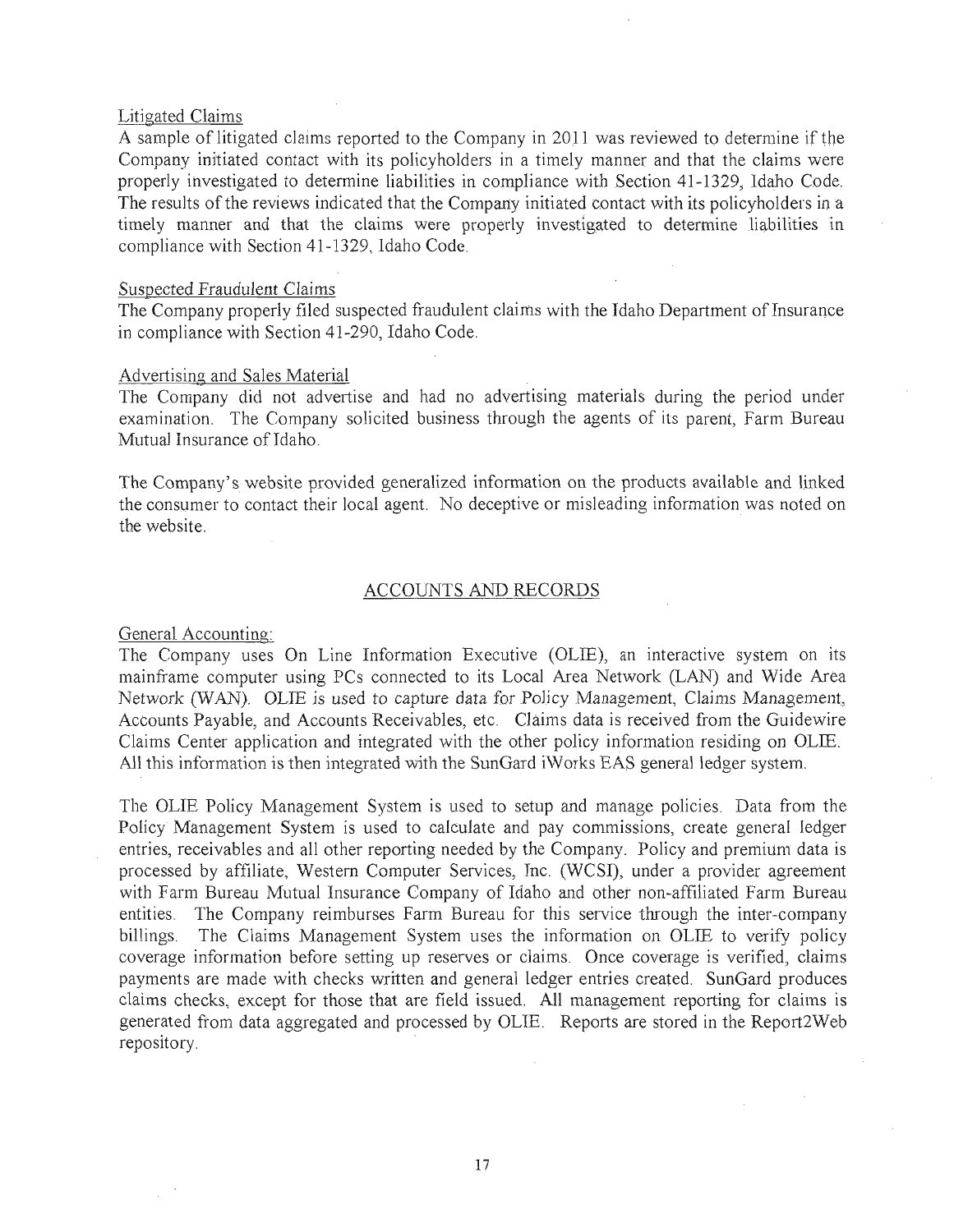Information from the Policy Management System and the Claims Management System are fed into the Accounts Payable/Receivable Systems. This included claim payments, commissions; policy balances due and other payables. The Company utilizes SunGard's iWorks EAS system for accounts payable and general ledger. The systems are tightly integrated with each other, in that they use information captured and provided by each other.

The Company compiles its annual statements utilizing the SunGard iWorks statutory software package, the NAIC *Annual Statement Instructions* and the *Accounting Practices and Procedures Manual.* The investment portfolio is maintained on SunGard's iWorks Investment Systems. The Company's independent auditors maintain the fixed asset records.

The Guidewire Claims Center will be upgraded to the latest release 7.x subsequent to the examination date. This will place all Guidewire products on the same version and platform and greatly enhance interoperability

For Billing Center, the Company has decided to pursue the 7.x version and platform now, rather ( than putting additional effort into upgrading it later. The 7.x version is also required for Policy Center 7.x. Policy Center and Billing Center will go live together, and will directly interact with each other and not the mainframe. Policies will be put onto Billing Center only when they have been converted to Policy Center. It is expected that Billing Center and Policy Center will go live with the BOP line of business, with roll out of the remaining lines of business over the next eighteen months.

#### Independent Accountants

The annual independent audits of the Company for the years under examination were performed by Deaton & Company, Charted, Pocatello, Idaho.

The financial statements in each report were on a statutory basis. There was some reliance on the 2011 audit reports and workpapers in this examination of the Company.

## Actuarial Opinion

The 2011 policy reserves and related actuarial items were calculated by the Company and reviewed by Randall S. Nordquist, FCAS, MAAA, Actuarial Director, Farm Bureau Mutual Insurance Company of Idaho.

The December 31, 2011 statement of actuarial opinion issued stated that the amounts carried in Exhibit A: Scope (balance sheet and Schedule P, Part 1 Summary) (a) meet the requirements of the insurance laws of the State of Idaho, (b) are consistent with reserves computed in accordance with accepted loss reserving standards and principles, and (c) make a reasonable provision for all unpaid loss and loss expense obligations of the Company under the terms of its policies and agreements.

The identified actuarial items in the 2011 Annual Statement were as follows: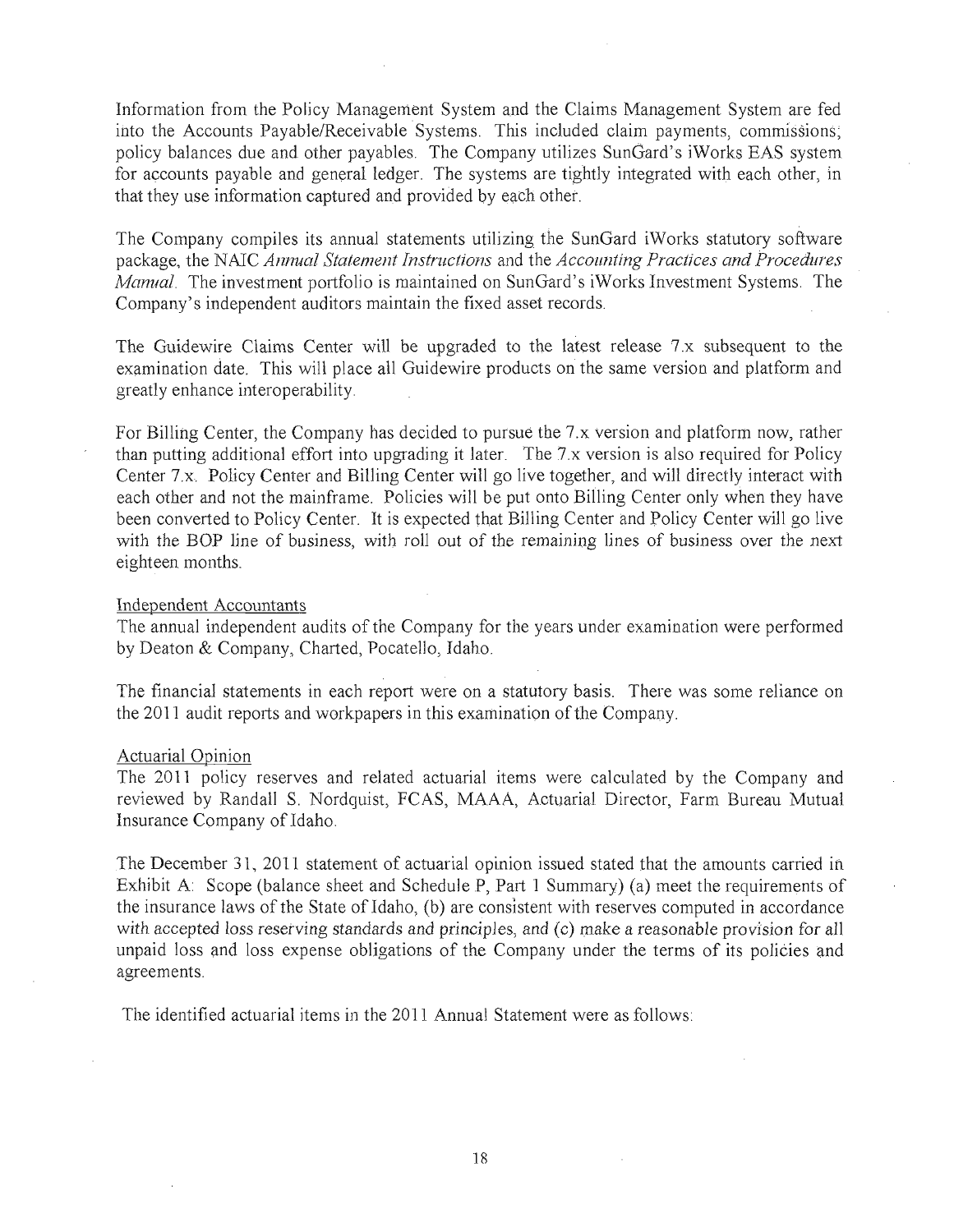| Reserve for unpaid losses (Page 3, Line 1)                                                                                           | S           |  |
|--------------------------------------------------------------------------------------------------------------------------------------|-------------|--|
| Reserve for unpaid loss adjustment expenses (Page, 3 Line 2)                                                                         | $S -$       |  |
| Reserve for unpaid losses - direct and assumed<br>(Schedule P, Part 1 Summary, totals from columns 13 and 15)                        | \$9,213,000 |  |
| Reserve for unpaid loss adjustment expenses - direct and assumed<br>(Schedule P, Part 1 Summary, totals from columns 17, 19, and 21) | \$5,029,000 |  |

The Company participates in a small number of pooling arrangements. In prior years, reinsurance assumed from these pools and associations constituted the entirety of the Company's net loss and loss adjustment expense reserves. As previously reported, all remaining; past and all future pool exposures were transferred to Farm Bureau Mutual Insurance Company of Idaho.

All business of the Company, including anticipated salvage and subrogation, is ceded to Farm Bureau Mutual Insurance Company of Idaho. The Company does not apply any tabular or nontabular discounting.

The Company has written no policies specifically to cover mass tort, asbestos and environmental claims exposures. The Company has written no policies or contracts related to single or fixed premium policies with coverage periods of thirteen months or greater, which are non-cancelable and not subject to premium increase (excluding financial guaranty contracts, mortgage guaranty policies, and surety contracts). In addition, the Company does not write service contracts and has no prepaid loss adjustment expense arrangements.

The Company's opining actuary was appointed by the Board of Directors pursuant to NAIC *Annual Statement Instructions Property and Casualty.* 

See the subsequent *NOTES TO THE FINANCIAL STATEMENT* section of this report for further discussion and comments from the Department's consulting actuary.

## INFORMATION SYSTEMS REVIEW

The Company's information systems were reviewed by Information System Specialist, Jenny L Jeffers, CISA, AES, on behalf of Jennan Enterprises, LLC. The procedures were performed in accordance with the guidelines and procedures set forth in the Exhibit C, Evaluation of Controls in Information Technology (IT) contained in the *NAlC Financial Condition Examiners Handbook.* In summary, the functional areas reviewed by the Information System Specialist included the following:

- Management and Organizational Controls
- Logistical and Physical Security
- Disaster Recovery and Contingency Planning
- E-Commerce Controls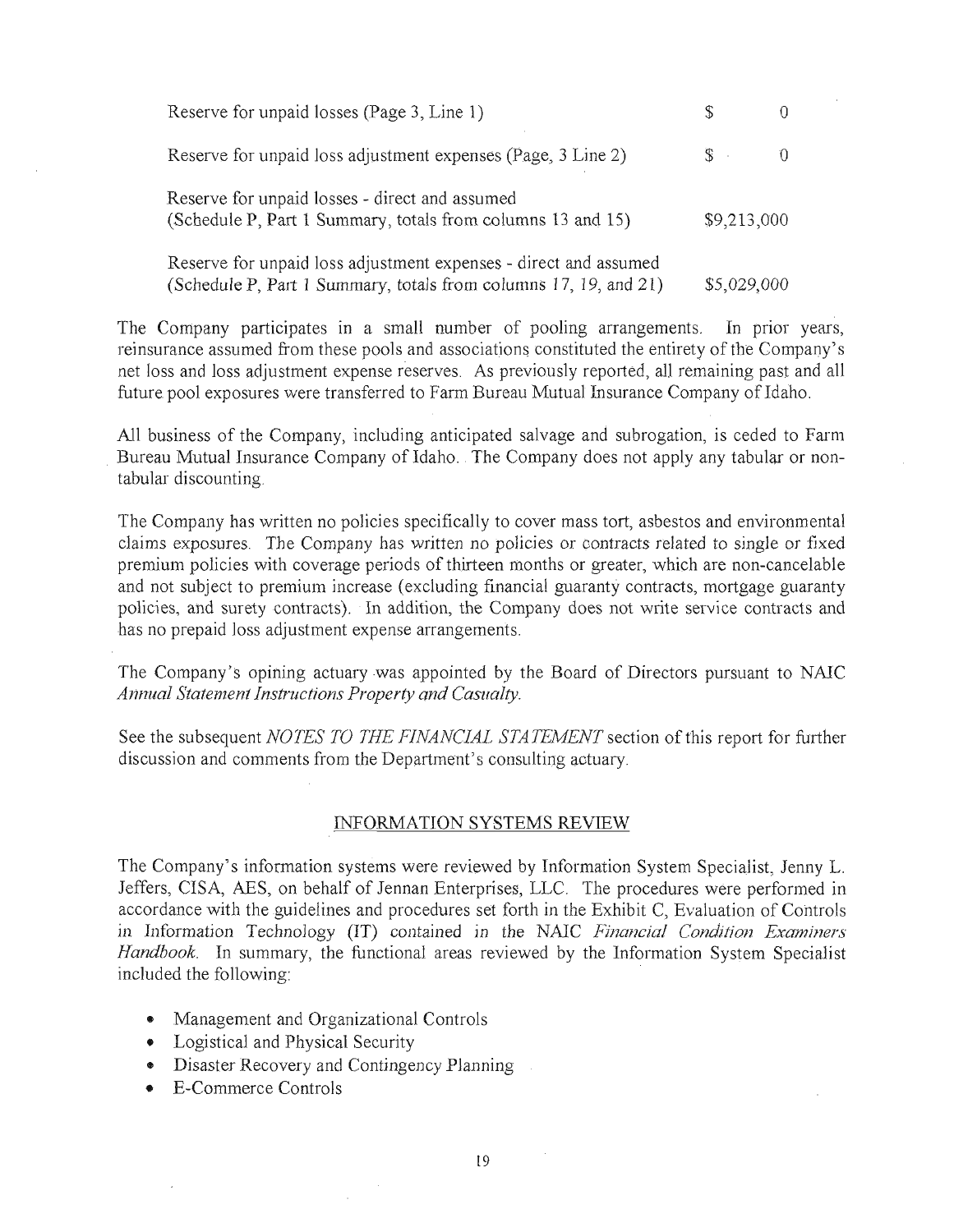## FINANCIAL STATEMENTS

The financial section of this report contains the following statements:

Balance Sheet as of December 31, 2011

Statement of Income, for the Year Ending December 31, 2011.

Capital and Surplus Account, for the Year Ending December 31, 2011

Reconciliation of Capital and Surplus Account, December 31, 2007, through December 31, 2011.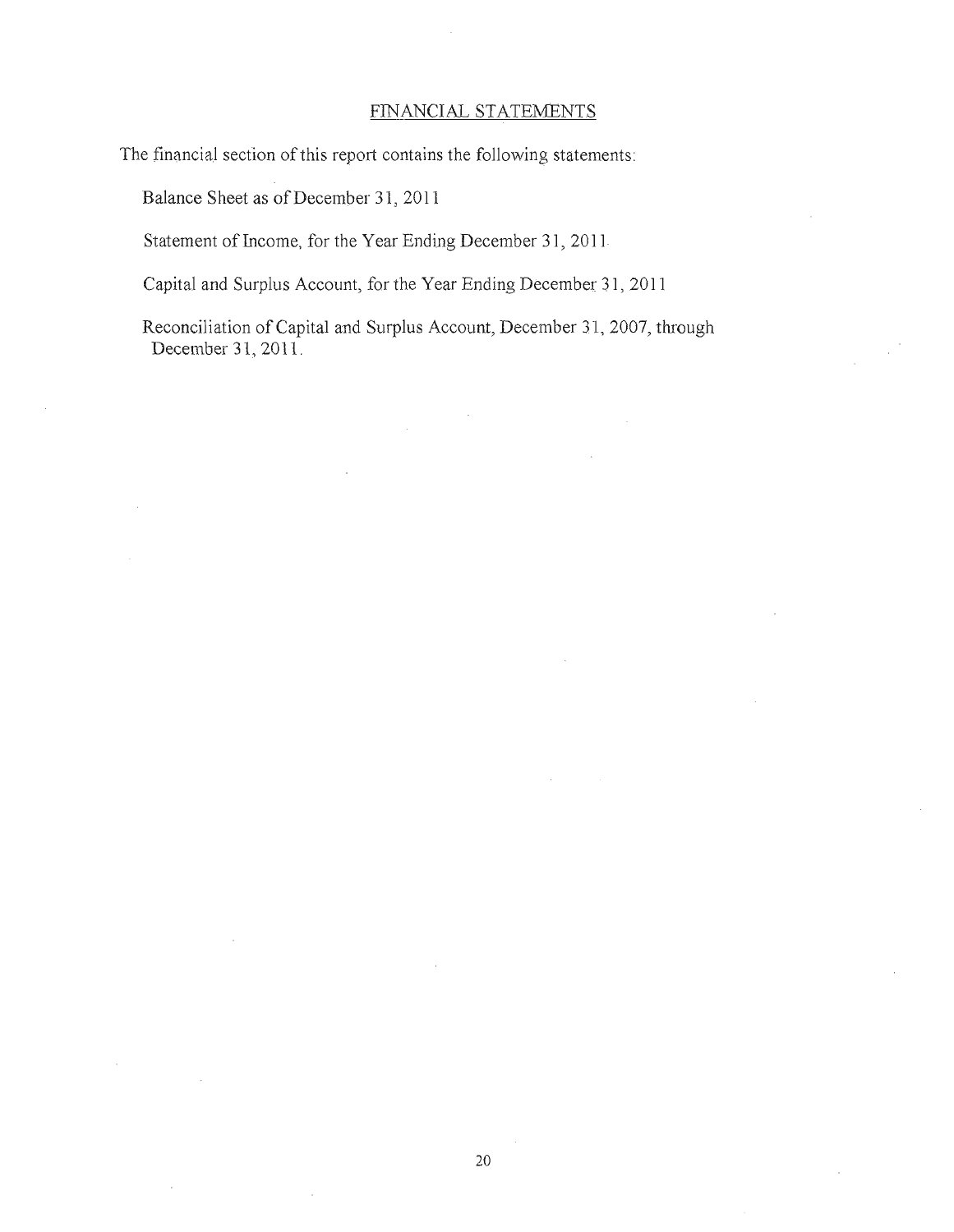## Balance Sheet

# As of December 31, 2011

# **ASSETS**

|                                                      | Non Admitted |          |              |
|------------------------------------------------------|--------------|----------|--------------|
|                                                      | Assets       | Assets   | Net Admitted |
| <b>Bonds</b>                                         | \$23.436,766 | $\Omega$ | \$23,436,766 |
| Preferred stocks                                     | 906,668      | $\theta$ | 906,668      |
| Cash, cash equivalents and short-term investments    | 358,043      | 0        | 358,043      |
| Investment income due and accrued                    | 307,520      | 0        | 307.520      |
| Premiums and considerations:                         |              |          |              |
| Uncollected premiums and agents' balances in<br>the  |              |          |              |
| course of collection                                 | 585,874      | 24,412   | 561,462      |
| Deferred premiums, agents' balances and installments |              |          |              |
| booked but deferred and not yet due                  | 5,073,950    | ♦        | 5,073,950    |
| Electronic data processing equipment and software    | 7,132        | $\theta$ | 7.132        |
| Receivables from parent, subsidiaries and affiliates | 699          | $\theta$ | 699          |
| Aggregate write-ins for other than invested assets   |              |          |              |
| Premium taxes recoverable                            | 33,186       |          | 33,186       |
| Other receivables                                    |              |          |              |
| Rounding                                             | (2)          |          | (2)          |
| Totals                                               | \$30,709,843 | \$24.412 | \$30,685,43  |

# LIABILITIES, CAPITAL AND SURPLUS

| Losses $(Note 1)$                              | \$           |          |
|------------------------------------------------|--------------|----------|
| Loss adjustment expenses (Note 1)              |              | $\Omega$ |
| Other expenses                                 | 188,375      |          |
| Taxes, licenses and fees                       | 6,424        |          |
| Current federal and foreign income taxes       | 32,384       |          |
| Ceded reinsurance premiums payable             | 5,138,093    |          |
| Payable to parent, subsidiaries and affiliates | 446,763      |          |
| Miscellaneous payables                         | $238 -$      |          |
| <b>Total liabilities</b>                       | \$5.812.277  |          |
| Common capital stock                           | \$3,349,740  |          |
| Gross paid in and contributed surplus          | 321,670      |          |
| Unassigned funds (surplus)                     | 21,201,744   |          |
| Total Surplus as regards policyholders         | \$24,873,154 |          |
| Total liabilities, capital and surplus         | \$30,685,431 |          |

 $\overline{\phantom{a}}$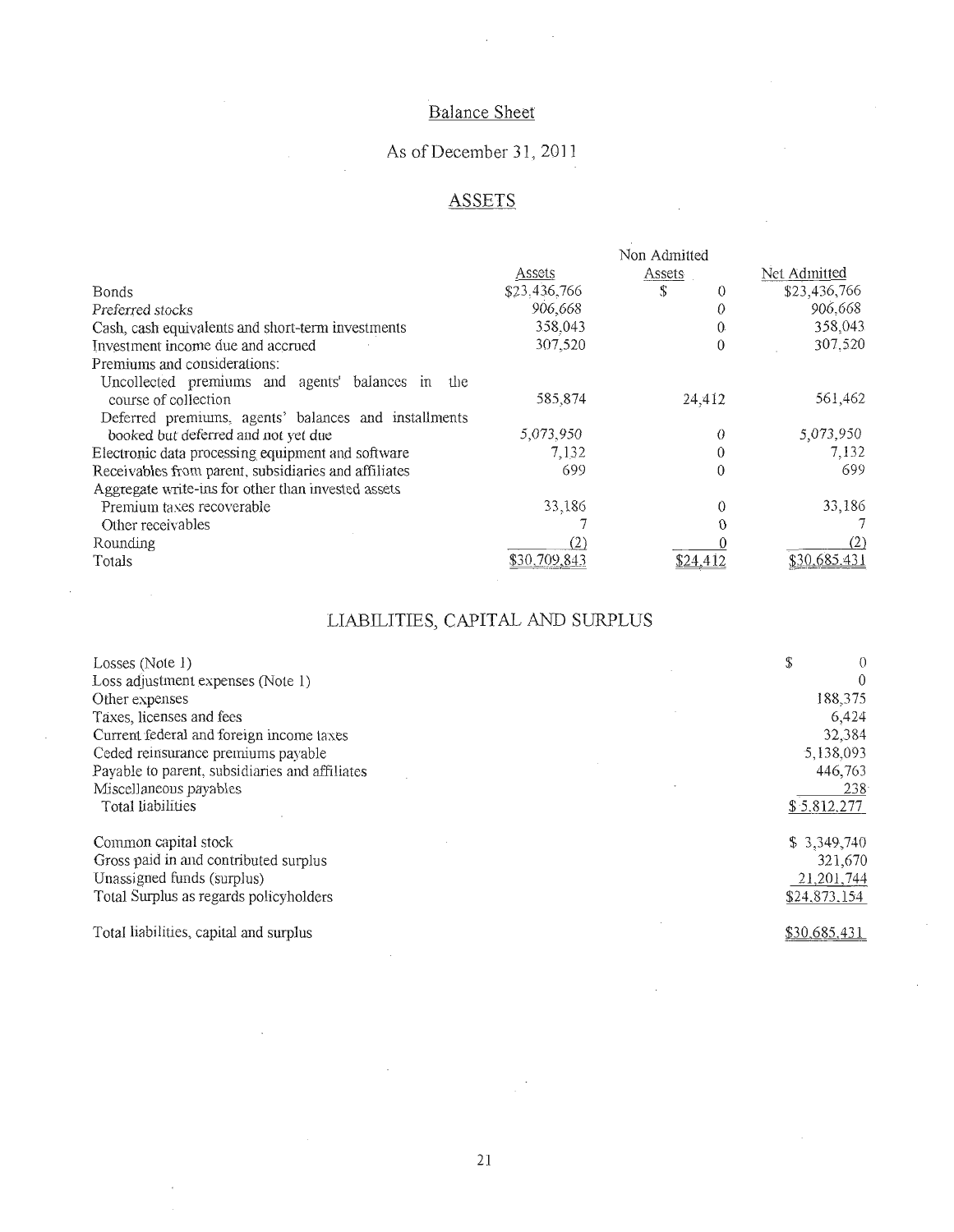## STATEMENT OF INCOME

 $\mathcal{A}_\mathrm{c}$ 

 $\sim 10^{-1}$ 

 $\mathcal{A}^{\mathrm{c}}$  and

 $\mathcal{A}^{\mathcal{A}}$ 

# For the Year Ending December 31, 2011

|                                                                                                   |   | Per Examination and<br>Per Company |
|---------------------------------------------------------------------------------------------------|---|------------------------------------|
| Premiums earned                                                                                   | S |                                    |
| Losses incurred                                                                                   |   |                                    |
| Loss adjustment expenses incurred                                                                 |   |                                    |
| Other underwriting expenses incurred                                                              |   | (421.958)                          |
| Total underwriting deductions                                                                     |   | \$(421.958)                        |
| Net underwriting gain                                                                             |   | \$421.958                          |
| Net investment income earned                                                                      |   | 999,648<br>\$                      |
| Net realized capital losses less capital gains tax                                                |   | (1.298)                            |
| Net investment gain                                                                               |   | \$998,350                          |
| Net loss from agents' or premium balances charged off                                             |   | \$<br>(26,961)                     |
| Miscellaneous                                                                                     |   | 5,365                              |
| Filing fees                                                                                       |   | 375                                |
| Total other income                                                                                |   | (21, 221)<br>\$                    |
| Net income after dividends to policyholders, after capital gains tax and before all other federal |   |                                    |
| and foreign income taxes                                                                          |   | \$1,399,087                        |
| Federal and foreign income taxes incurred                                                         |   | 219,692                            |
| Net income                                                                                        |   | <u>\$1.179.395</u>                 |

## CAPITAL AND SURPLUS ACCOUNT

# For the Year Ending December 31, 2011

|                                                         | Per<br>Company      | Examination<br>Changes |          | Per<br>Examination |
|---------------------------------------------------------|---------------------|------------------------|----------|--------------------|
| Capital and surplus, December 31, 2010                  | \$23,668,699        | \$                     | 0        | \$23,668,699       |
| GAINS AND (LOSSES) IN SURPLUS                           |                     |                        |          |                    |
| Net income                                              | \$1,179,395         | \$                     | 0        | \$1,179,395        |
| Change in net unrealized capital gains                  | 4,417               |                        | $\Omega$ | 4,417              |
| Change in net deferred income tax                       | (38.972)            |                        | $\theta$ | (38, 972)          |
| Change in nonadmitted assets                            | 2,302               |                        | 0        | 2.302              |
| Capital changes: Paid in                                | 8.000               |                        | $\Omega$ | 8.000              |
| Surplus adjustments: Paid in:                           | 49,312              |                        | 0        | 49,312             |
| Rounding                                                |                     |                        |          |                    |
| Change in surplus as regards policyholders for the year | 1,204,455           | S                      |          | 1.204.455          |
| Surplus as regards policyholders, December 31, 2011     | <u>\$24,873,154</u> |                        |          | \$24,873,154       |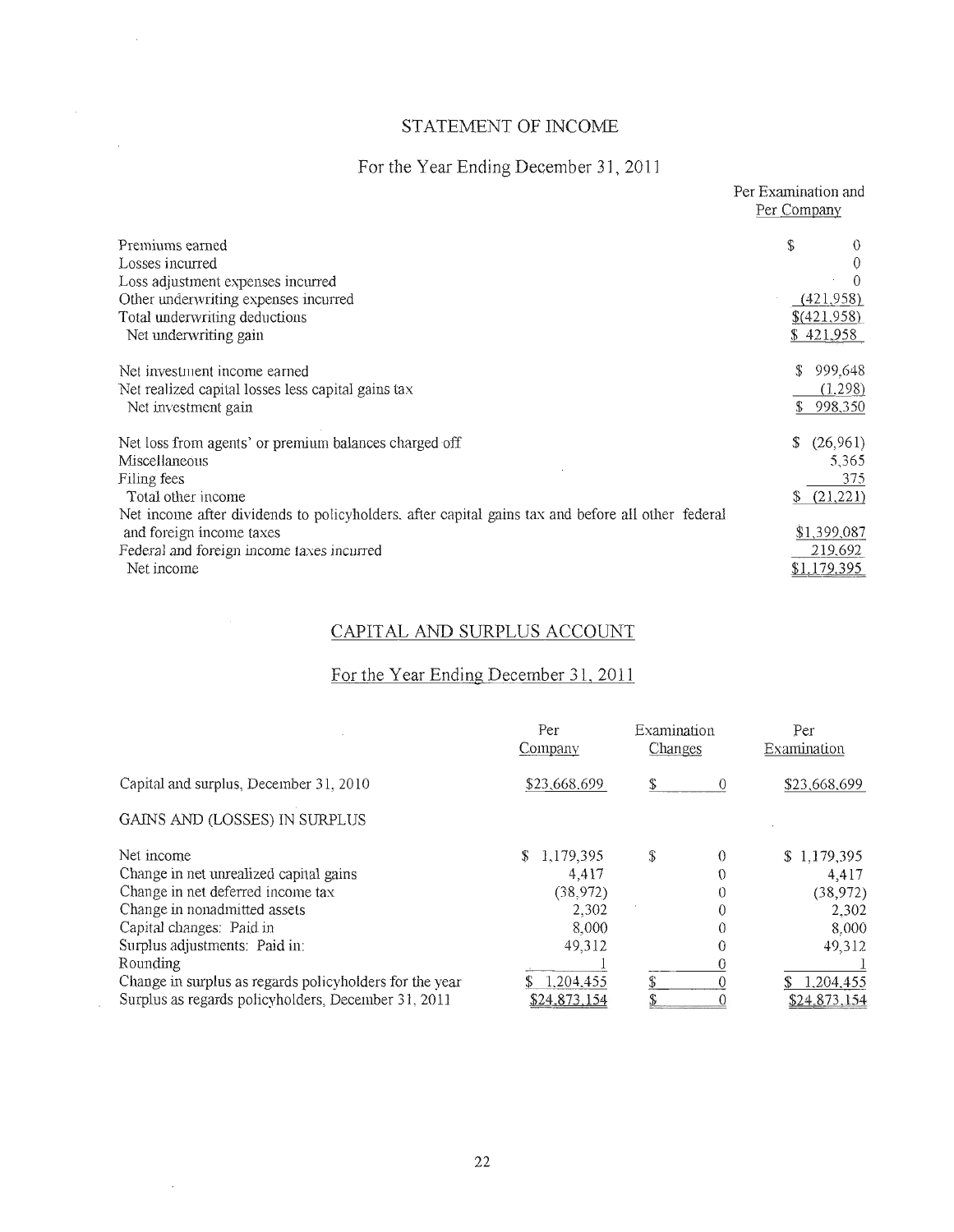## RECONCILIATION OF CAPITAL AND SURPLUS ACCOUNT

# December 31, 2007 Through December 31 , 2011

|                                                         | 2008         | 2009         | 2010         | 2011                       |
|---------------------------------------------------------|--------------|--------------|--------------|----------------------------|
| Capital and surplus.                                    |              |              |              |                            |
| December 31, previous year                              | \$20,120,733 | \$21,102,666 | \$22,489,776 | \$23,668.699               |
| Net income                                              | \$1,226,695  | \$1,286,952  | \$1,087,157  | \$1,179,395                |
| Change in net unrealized capital gains                  | (261, 547)   | 93,327       | 97,085       | 4,417                      |
| Change in net deferred income tax                       | (8, 545)     | 5,540        | (4, 403)     | (38, 972)                  |
| Change in nonadmitted assets                            | 25.329       | 1,292        | (379)        | 2,302                      |
| Capital changes: Paid in                                |              | 0            | (80)         | 8,000                      |
| Surplus adjustments: Paid in:                           |              | 0            | (242)        | 49,312                     |
| Miscellaneous                                           |              |              | (216)        | $\left( \right)$           |
| Rounding                                                |              | D            |              |                            |
| Change in surplus as regards policyholders for the year | 981.933      | \$1.387,110  | \$1,178,923  | $\mathbf{\$}$<br>1.204.455 |
| Surplus as regards policyholders, December 31,          | \$21,102,666 | \$22,489.776 | \$23.668.699 | \$24,873,154               |

The rest of this page is intentionally blank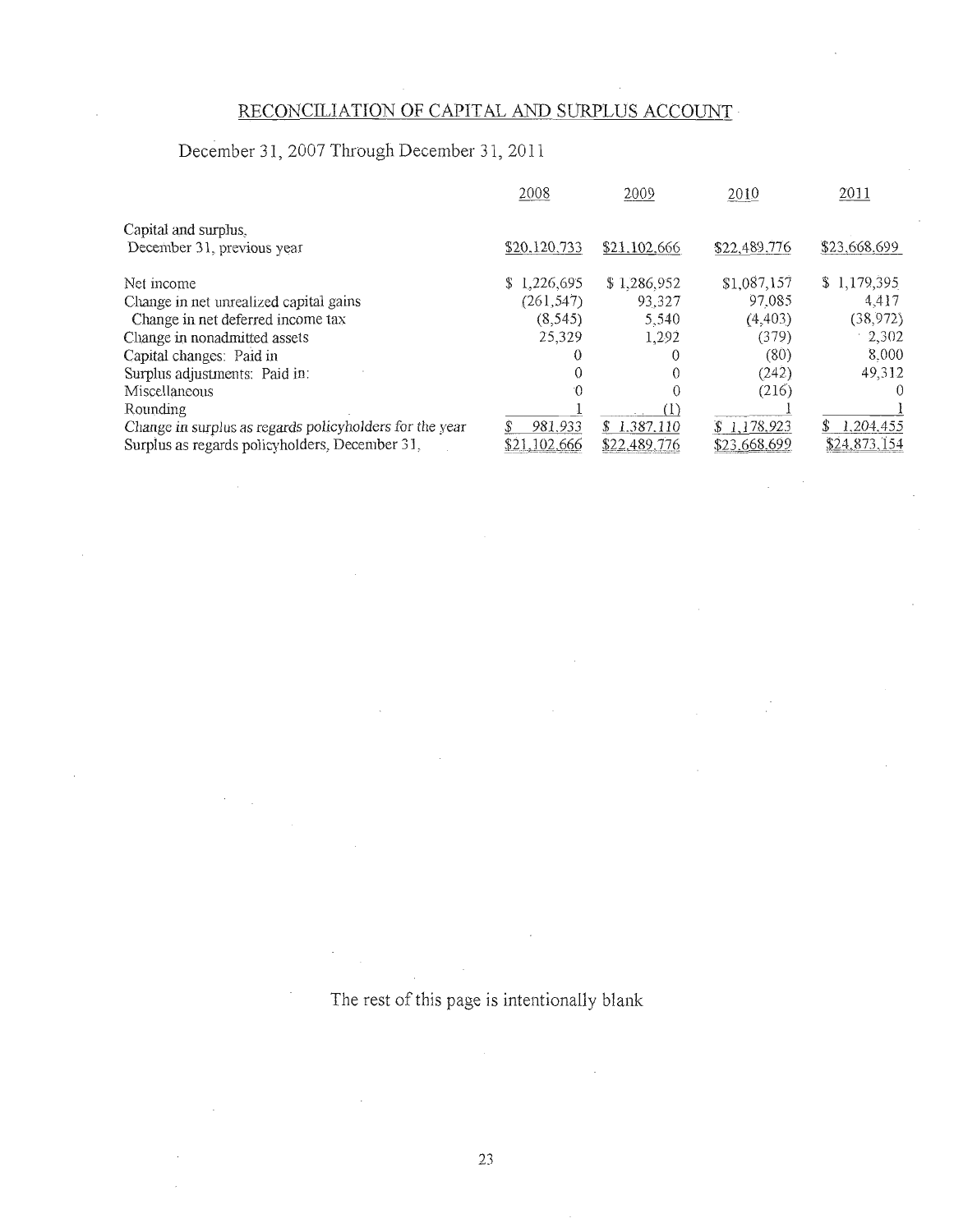## NOTES TO THE FINANCIAL STATEMENTS

Note (1) Losses Loss adjustment expenses

 $\mathbb{S}$  0  $\Omega$ 

Randall D. Ross, ACAS, MAAA, of Taylor-Walker and Associates, Inc., was retained by the Department to perform the actuarial portion of the examination. The scope of Taylor-Walker's risk-focused examination addressed all actuarial areas assigned by the Department. Taylor-Walker participated in multiple interviews with Company management, and assisted in identifying and assessing areas of risk. Taylor-Walker reviewed risk mitigation strategies and performed control testing. Finally, Taylor-Walker assessed overall residual risk and performed substantive testing where necessary. Substantive testing focused On the actuarial report and workpapers supporting the Statement of Actuarial Opinion. Based on the conclusions reached regarding these risk-focused reviews, (including a peer review of he appointed actuary's work), Taylor-Walker did not find it necessary to conduct independent reserve analyses.

Taylor-Walker also reviewed the Company's determination regarding the lack of a need for ' premium deficiency reserves. Taylor-Walker reviewed the Company's 2011 Annual Statement, and in particular Schedule P, for reasonableness and consistency. Finally, Taylor-Walker assisted in assessing risk transfer within the Company's assumed and ceded reinsurance contracts. There were no exceptions noted in the aforementioned areas.

The Company's 2011 Annual Statement reserves were compared to the opining actuary's range of reserve estimates as shown below:

|                                                       | Actuary's Low | Actuary's Point | Actuary's High |                 |
|-------------------------------------------------------|---------------|-----------------|----------------|-----------------|
| $\operatorname{Loss}$ & $\operatorname{LAE}$ Reserves | Estimate      | Estimate        | Estimate       | Company Carried |
| Gross of Reinsurance                                  | \$10,065,000  | \$12,671,000    | \$15,915,000   | \$14,242,000    |

As previously reported, the Company ceded all of its direct business to its ultimate parent. Because of this, the Company's net loss and loss adjustment expense reserves were zero. Taylor-Walker concluded that the range of gross loss and loss adjustment expense reserves estimated by the opining actuary were reasonable. Since the reserves booked by the Company fell within the actuary's range, Taylor-Walker also concluded that reserves booked by the Company were reasonable. Therefore, Taylor-Walker did not recommend any adjustments, for examination purposes, to reserves booked in the Company's 2011 Annual Statement.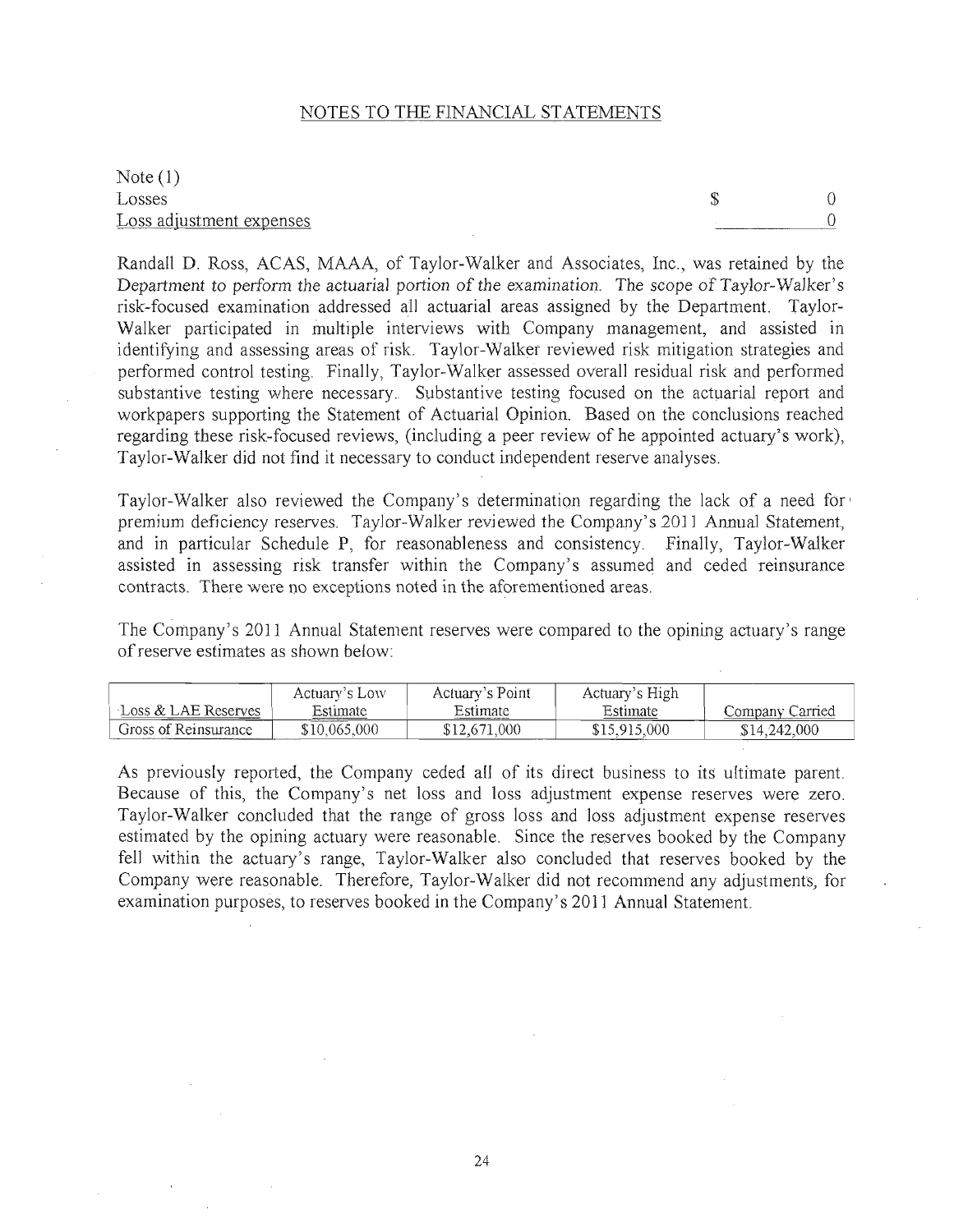#### SUMMARY, COMMENTS AND RECOMMENDATIONS

## Summary

The results of this examination disclosed that as of December 31, 2011, the Company had admitted assets of \$30,685,431, liabilities of \$5,812,277, and total surplus as regards policyholders of \$24,873,154. Therefore, the Company's total capital and surplus exceeded the \$2,000,000 minimum prescribed by Section 41-313, Idaho Code.

## Comments and Recommendations

#### Page

11 To ensure that the procedure is consistently applied, it is again recommended that all terminated producers receive notification of appointment termination. It is also recommended that all "Termination of your Contract" letters contain the termination of appointment language. It is further recommended that such letters be included in all terminated agent (including retirements and voluntary resignations) files in order for future examinations to determine compliance with Section 41-1019(4), Idaho Code.

## **CONCLUSION**

The undersigned acknowledges the assistance and cooperation of the Company's officers and employees in conducting the examination.

In addition to the undersigned, contract examiners Kelvin Ko, CFE, and Dave Emery, CFE, FLMI, participated in the examination. Randall D. Ross, ACAS, MAAA, of Taylor-Walker and Associates, Inc. conducted the actuarial portion of the examination. Idaho Department of Insurance employees Dale Freeman, MBA, CTE and Arlene Barrie also participated. Finally, the Company's information systems were reviewed by Information System Specialist, Jenny L. Jeffers, CISA, AES, on behalf of Jennan Enterprises, LLC.

Respectfully submitted,

 $L_{\infty}$   $\bigwedge_{\substack{\text{old.}}\text{Lois Haley, CFE}}$ 

Senior Insurance Examiner State of Idaho Department of Insurance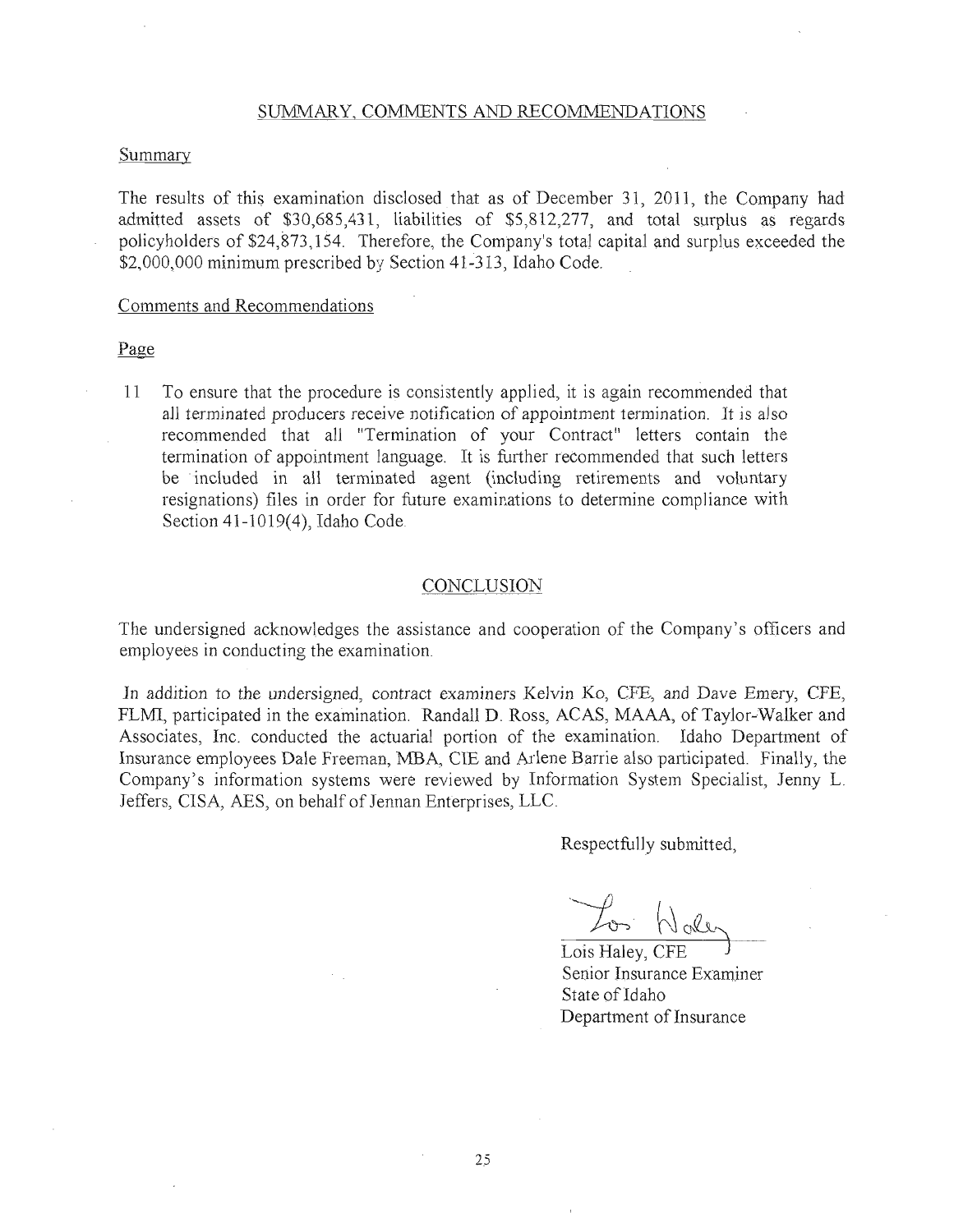#### AFFIDAVIT OF EXAMINER

State of Idaho County of Ada

Lois Haley, being duly sworn, deposes and says that she is a duly appointed Examiner for the Department of Insurance of the State of Idaho, that she has made an examination of the affairs and financial condition of the Western Community Insurance Company for the period from January 1, 2008 through December 31, 2011, including subsequent events, that the information contained in the report consisting of the foregoing pages is true and correct to the best of his knowledge and belief, and that any conclusions and recommendations contained in the report are based on the facts disclosed in the examination.

For Halen

Lois Haley, CFE Examiner-in -Charge Department of Insurance State of Idaho

Subscribed and sworn to before me the  $\sqrt{5}$  day of  $\sqrt{2}$   $\sqrt{4}$   $\sqrt{4}$   $\sqrt{2}$ 013 at Boise, Idaho



Notary Public Ce My commission Expires:  $\left| \cdot \right|$